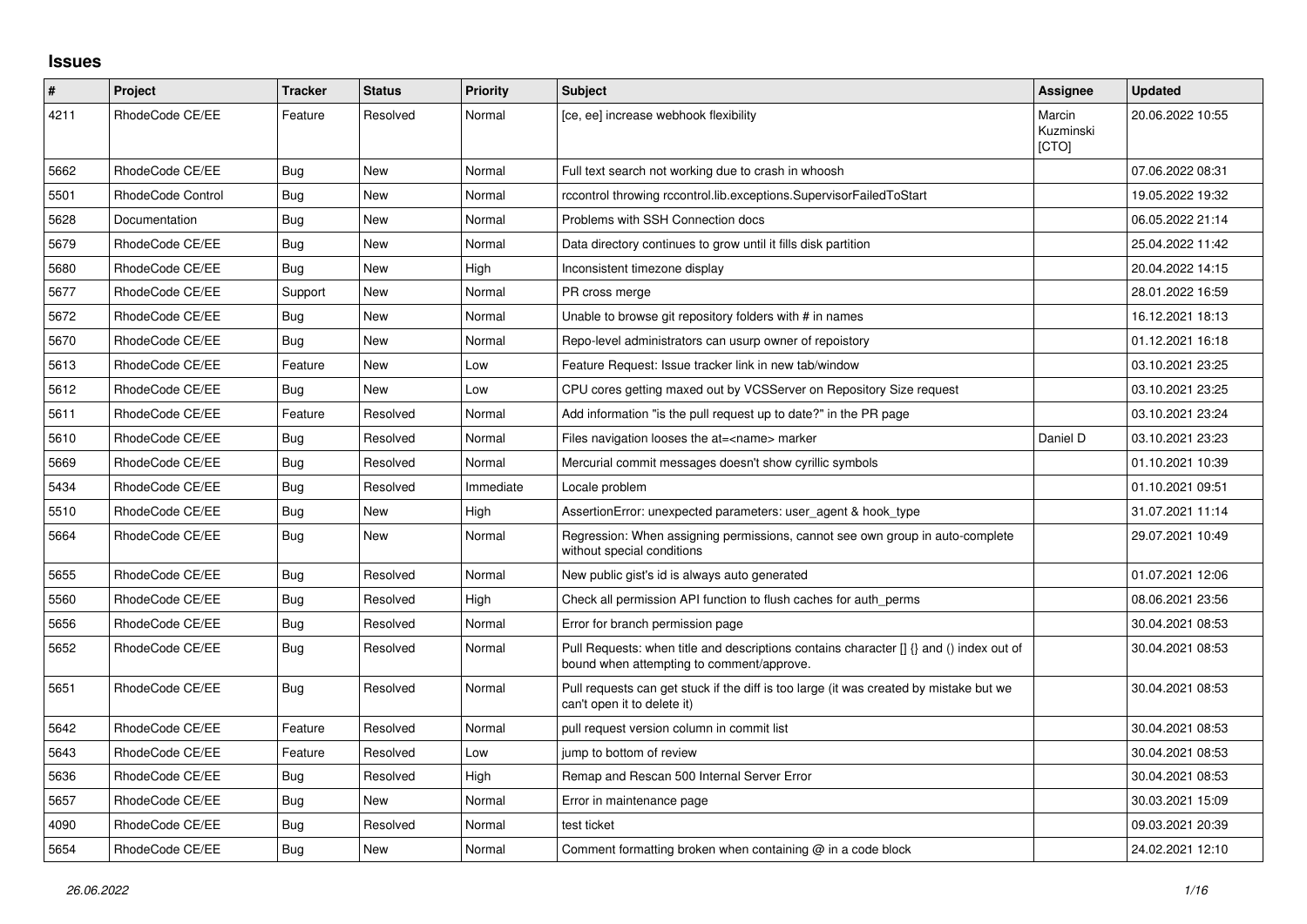| $\pmb{\#}$ | Project         | <b>Tracker</b> | <b>Status</b> | <b>Priority</b> | <b>Subject</b>                                                                                                     | Assignee                     | <b>Updated</b>   |
|------------|-----------------|----------------|---------------|-----------------|--------------------------------------------------------------------------------------------------------------------|------------------------------|------------------|
| 5653       | RhodeCode CE/EE | Feature        | <b>New</b>    | Normal          | Extend SSH clone to support cloning by repo id.                                                                    | Marcin<br>Kuzminski<br>[CTO] | 17.02.2021 12:58 |
| 5638       | RhodeCode CE/EE | Feature        | New           | Normal          | Add "Copy full url path" button                                                                                    |                              | 05.02.2021 20:23 |
| 5600       | RhodeCode CE/EE | Feature        | <b>New</b>    | Normal          | Change default repository landing page                                                                             |                              | 27.01.2021 01:04 |
| 5645       | RhodeCode CE/EE | Bug            | New           | High            | Rhodecode returns 400 Bad request on huge mercurial repos                                                          |                              | 18.12.2020 06:29 |
| 5649       | RhodeCode CE/EE | Bug            | New           | Normal          | test-file-upload                                                                                                   |                              | 17.12.2020 23:08 |
| 5644       | RhodeCode CE/EE | Bug            | New           | Normal          | PR inks to comments not working if files are collapsed                                                             |                              | 02.12.2020 10:42 |
| 5635       | RhodeCode CE/EE | Feature        | Resolved      | Normal          | Remember column sorted by of the "Pull Requests You Participate In" table                                          |                              | 30.11.2020 22:30 |
| 5641       | RhodeCode CE/EE | Feature        | <b>New</b>    | Normal          | "Add draft" / (x) button usability                                                                                 |                              | 30.11.2020 20:53 |
| 5639       | RhodeCode CE/EE | Support        | New           | High            | 500 Internal Server Error   The server has either erred  after importing Database<br>from backup                   |                              | 22.11.2020 09:15 |
| 5637       | RhodeCode CE/EE | Feature        | <b>New</b>    | Normal          | Clone URL templates - add per repository/namespace                                                                 |                              | 29.10.2020 09:38 |
| 5633       | RhodeCode CE/EE | Bug            | Resolved      | Normal          | Moderately large pull requests fail because inefficient use of reviewer_data_json<br>column in pull_requests table |                              | 12.10.2020 23:13 |
| 4183       | RhodeCode CE/EE | Feature        | Resolved      | Normal          | Different roles for PR reviewers                                                                                   | Daniel D                     | 12.10.2020 23:13 |
| 5634       | RhodeCode CE/EE | Bug            | Resolved      | Normal          | Quick Search Toolbar bugs out if pull request contains unicode double quote<br>character "                         |                              | 12.10.2020 23:13 |
| 5632       | RhodeCode CE/EE | Bug            | New           | Normal          | Missing Parent Folder for Personal Repo lacks proper handling                                                      |                              | 03.08.2020 07:56 |
| 5631       | RhodeCode CE/EE | Feature        | New           | Normal          | Change target of PR                                                                                                |                              | 31.07.2020 17:05 |
| 5574       | RhodeCode CE/EE | Feature        | Resolved      | Normal          | hg: Information for external hooks                                                                                 |                              | 30.07.2020 15:40 |
| 5622       | RhodeCode CE/EE | Bug            | Resolved      | High            | Upgrade from 4.18.3 to 4.19.3 broke all PRs                                                                        |                              | 28.07.2020 16:44 |
| 5623       | RhodeCode CE/EE | Bug            | Resolved      | Normal          | Credentials for remote repository URL leaking in Repository Header                                                 |                              | 22.07.2020 00:47 |
| 5630       | RhodeCode CE/EE | Bug            | New           | Normal          | Inline comments do not follow the line of code                                                                     |                              | 21.07.2020 11:25 |
| 5629       | RhodeCode CE/EE | <b>Bug</b>     | New           | Normal          | Diff truncated on small files                                                                                      |                              | 21.07.2020 08:58 |
| 5531       | RhodeCode Tools | Bug            | <b>New</b>    | Normal          | rhodecode-index: default cli opts overwrite given mapping file                                                     |                              | 17.07.2020 17:36 |
| 5627       | Documentation   | Bug            | New           | Normal          | Immediate re-run of rhodecode-index throws warnings on some repos (and suggests<br>rebuild from scratch)           |                              | 02.07.2020 19:41 |
| 5626       | RhodeCode CE/EE | Bug            | <b>New</b>    | Normal          | Whoosh full-text indexing is fully indexing all repos, not recognizing forks                                       |                              | 02.07.2020 19:24 |
| 5625       | Documentation   | Bug            | New           | Normal          | Feedback on RhodeCode Full-text search docs                                                                        |                              | 02.07.2020 19:22 |
| 5624       | RhodeCode CE/EE | <b>Bug</b>     | New           | Normal          | Timeout when trying to test SMTP email configuration                                                               |                              | 01.07.2020 20:01 |
| 5621       | RhodeCode CE/EE | <b>Bug</b>     | Resolved      | Urgent          | LDAP + User Groups authentication plugin not working after upgrade to 4.19.x                                       |                              | 15.06.2020 17:56 |
| 5620       | RhodeCode CE/EE | <b>Bug</b>     | Resolved      | Normal          | Regression of mail rendering in Thunderbird                                                                        |                              | 15.06.2020 16:45 |
| 5619       | RhodeCode CE/EE | Bug            | Resolved      | Normal          | Setting Landing Commit to SVN Trunk results in Files tab hitting a 404                                             |                              | 04.06.2020 23:51 |
| 5601       | RhodeCode CE/EE | Feature        | Resolved      | Normal          | Default navigation should be by branch name not commit id                                                          |                              | 04.06.2020 23:51 |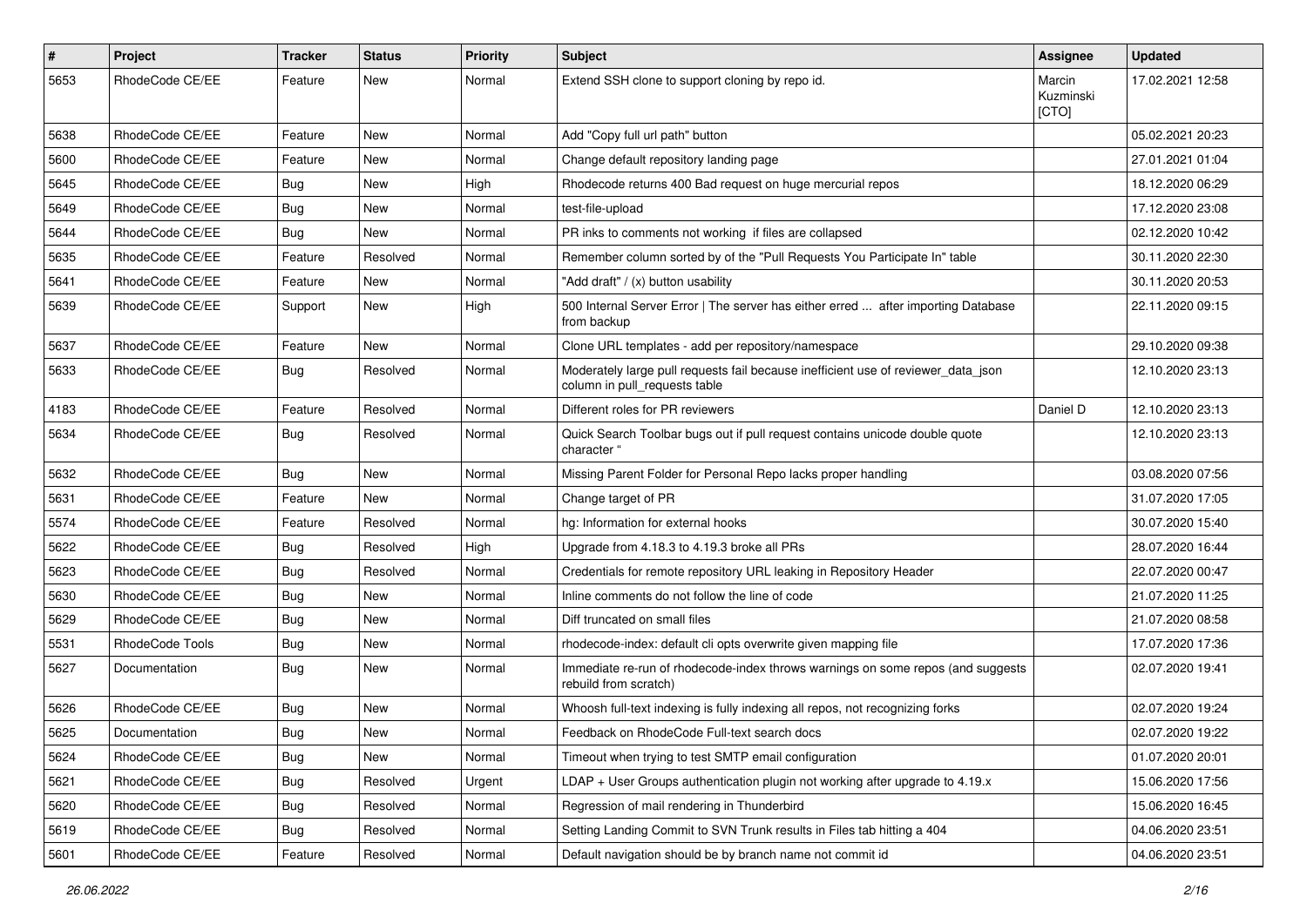| $\vert$ # | Project         | Tracker    | <b>Status</b> | <b>Priority</b> | Subject                                                                                        | Assignee            | <b>Updated</b>   |
|-----------|-----------------|------------|---------------|-----------------|------------------------------------------------------------------------------------------------|---------------------|------------------|
| 5590      | RhodeCode CE/EE | <b>Bug</b> | New           | Normal          | Pull Request creation takes 2 minutes                                                          |                     | 28.05.2020 20:48 |
| 5523      | RhodeCode CE/EE | <b>Bug</b> | Resolved      | High            | user from AD is asked to change his password when logs in.                                     | Thierry<br>Wynsdau  | 28.05.2020 20:28 |
| 5516      | RhodeCode CE/EE | Support    | Resolved      | High            | Cannot log into RhodeCode                                                                      | Thierry<br>Wynsdau  | 28.05.2020 20:28 |
| 5555      | RhodeCode CE/EE | <b>Bug</b> | Resolved      | Normal          | Making Repository Public does not update the Default User Permissions                          |                     | 28.05.2020 20:26 |
| 5594      | RhodeCode CE/EE | <b>Bug</b> | Resolved      | Normal          | Credentials in Repository Settings for Pull requests are exposed                               |                     | 28.05.2020 20:25 |
| 5618      | RhodeCode CE/EE | Support    | New           | Normal          | Getting HTTP 502 Bad Gateway when trying to push (or clone) on a slow network                  |                     | 27.05.2020 21:56 |
| 5561      | RhodeCode CE/EE | <b>Bug</b> | Resolved      | Normal          | PR diff doesn't update when target changes                                                     |                     | 21.05.2020 11:53 |
| 5617      | RhodeCode CE/EE | Feature    | New           | Normal          | Allow PRs to non-head bookmarks                                                                |                     | 20.05.2020 12:25 |
| 5615      | RhodeCode CE/EE | Feature    | Resolved      | Normal          | Misleading message in PR diff view "File was deleted in this version"                          | Daniel D            | 23.04.2020 17:40 |
| 5614      | RhodeCode CE/EE | Feature    | Resolved      | Normal          | Show context function name in hg diffs                                                         |                     | 23.04.2020 13:43 |
| 5583      | RhodeCode CE/EE | Feature    | Resolved      | Normal          | rcextensions hook for pull request comment                                                     |                     | 23.04.2020 13:42 |
| 5596      | RhodeCode CE/EE | <b>Bug</b> | Resolved      | Normal          | Pull Request duplicated after description edit                                                 |                     | 14.04.2020 13:28 |
| 5606      | RhodeCode CE/EE | <b>Bug</b> | Resolved      | High            | SVN + ssh subdirectory failure                                                                 | Daniel D            | 09.04.2020 03:29 |
| 5599      | RhodeCode CE/EE | Bug        | Resolved      | Normal          | SVN navigation to trunk fails                                                                  | Daniel D            | 04.04.2020 11:21 |
| 5609      | RhodeCode CE/EE | Support    | Resolved      | Normal          | Change git diff algorithm                                                                      |                     | 31.03.2020 22:08 |
| 5608      | RhodeCode CE/EE | <b>Bug</b> | Resolved      | High            | svn+ssh user set incorrectly                                                                   | Daniel D            | 31.03.2020 18:21 |
| 5605      | RhodeCode CE/EE | <b>Bug</b> | Resolved      | Normal          | Cannot set subversion compatibility to 1.10                                                    |                     | 30.03.2020 17:27 |
| 5602      | RhodeCode CE/EE | Feature    | Resolved      | Normal          | Copy full path only copies partial                                                             | Daniel D            | 30.03.2020 16:04 |
| 5604      | RhodeCode CE/EE | Bug        | Resolved      | High            | Search error on second result page                                                             | Daniel D            | 30.03.2020 16:01 |
| 5603      | RhodeCode CE/EE | Feature    | Resolved      | Normal          | Code search - highlight matching search terms                                                  |                     | 30.03.2020 11:16 |
| 5585      | RhodeCode CE/EE | Feature    | Resolved      | Normal          | Minimize downtime on rccontrol upgrade                                                         |                     | 27.03.2020 09:45 |
| 5598      | Documentation   | Bug        | New           | Low             | Typo in force delete command                                                                   |                     | 19.03.2020 20:10 |
| 5595      | RhodeCode CE/EE | Feature    | New           | Normal          | Group code review mail notification                                                            |                     | 03.03.2020 10:17 |
| 3981      | RhodeCode CE/EE | Feature    | Resolved      | Normal          | Add cloud hosting like Gitlab, GitHub                                                          |                     | 02.03.2020 09:14 |
| 5593      | RhodeCode CE/EE | Support    | New           | Normal          | SSH connections                                                                                |                     | 17.02.2020 16:18 |
| 5576      | RhodeCode CE/EE | <b>Bug</b> | Resolved      | High            | Hosting many repositories                                                                      | Craig Fairhurst     | 12.02.2020 12:55 |
| 5591      | Documentation   | Support    | New           | Normal          | documentation typo                                                                             |                     | 04.02.2020 19:43 |
| 5587      | RhodeCode CE/EE | Bug        | Resolved      | Normal          | Broken metatags in 4.18.1                                                                      | <b>Marcin Lulek</b> | 29.01.2020 11:46 |
| 5586      | RhodeCode CE/EE | Feature    | New           | Normal          | @mention should be a link                                                                      |                     | 29.01.2020 11:46 |
| 5581      | RhodeCode CE/EE | Feature    | Resolved      | Normal          | expose `send_email` option in the HTTP API, for `comment_commit` and<br>`comment_pull_request` | Daniel D            | 29.01.2020 11:46 |
| 5588      | RhodeCode CE/EE | <b>Bug</b> | New           | Normal          | wrong rendering of issue tracker pattern                                                       |                     | 29.01.2020 11:24 |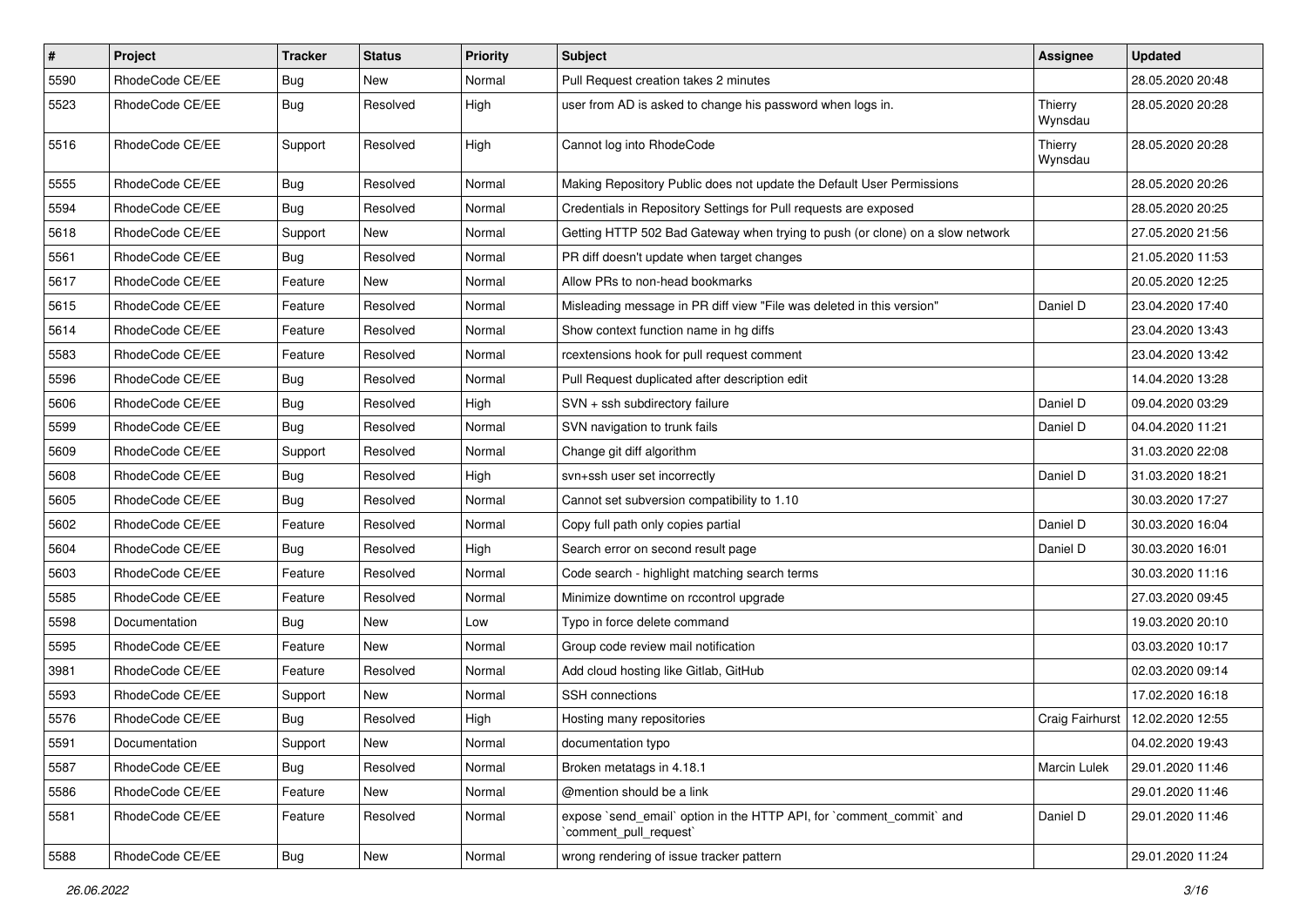| $\sharp$ | <b>Project</b>    | <b>Tracker</b> | <b>Status</b> | <b>Priority</b> | <b>Subject</b>                                                                                  | Assignee                     | <b>Updated</b>   |
|----------|-------------------|----------------|---------------|-----------------|-------------------------------------------------------------------------------------------------|------------------------------|------------------|
| 5584     | RhodeCode CE/EE   | Feature        | New           | Normal          | "update pull request link" message on vcs client                                                |                              | 23.01.2020 10:32 |
| 4155     | RhodeCode CE/EE   | <b>Bug</b>     | Resolved      | Low             | Date of Last Change is not displayed correctly                                                  | Marcin<br>Kuzminski<br>[CTO] | 21.01.2020 02:20 |
| 5229     | RhodeCode CE/EE   | Task           | Resolved      | Normal          | add support for https://clipboardjs.com/                                                        |                              | 21.01.2020 02:19 |
| 5469     | RhodeCode CE/EE   | Feature        | Resolved      | Normal          | elastisearch > 2.x not supported ?                                                              |                              | 21.01.2020 02:19 |
| 5518     | RhodeCode CE/EE   | <b>Bug</b>     | Resolved      | Normal          | Zero-sized files in /rhodecode/config/rcextensions/examples                                     |                              | 21.01.2020 02:18 |
| 5368     | RhodeCode CE/EE   | Feature        | Resolved      | Normal          | Mercurial: Close branch before merging it                                                       | Mathieu Cantin               | 21.01.2020 02:11 |
| 5272     | RhodeCode CE/EE   | Feature        | Resolved      | Normal          | Pull Request checklist                                                                          |                              | 21.01.2020 02:09 |
| 5554     | RhodeCode CE/EE   | Support        | Resolved      | Normal          | How to increase number of commits shown in pagination on dashboard and<br>changelog             |                              | 21.01.2020 02:08 |
| 5569     | RhodeCode CE/EE   | <b>Bug</b>     | Resolved      | Normal          | SshWrapper error                                                                                |                              | 21.01.2020 02:02 |
| 5579     | RhodeCode CE/EE   | Bug            | Resolved      | Normal          | JS bug when a commit message can be parsed as a number                                          | Daniel D                     | 20.01.2020 10:04 |
| 5575     | RhodeCode CE/EE   | <b>Bug</b>     | Resolved      | Low             | Filtering username containing '-' does not work in Admin audit log panel                        |                              | 20.01.2020 10:04 |
| 5567     | RhodeCode CE/EE   | <b>Bug</b>     | Resolved      | High            | Error after PR was updated                                                                      |                              | 20.01.2020 10:04 |
| 5573     | RhodeCode CE/EE   | Bug            | Resolved      | Normal          | Wrong notification Base Url for Email-Integrations                                              |                              | 16.01.2020 08:53 |
| 5582     | RhodeCode Control | Feature        | New           | Normal          | Add the version number of a PR in the HTTP API                                                  |                              | 15.01.2020 10:45 |
| 5556     | RhodeCode CE/EE   | <b>Bug</b>     | <b>New</b>    | Normal          | After upgrade RhodeCode Enterprise, pull request via API adds repo owner as<br>default reviewer |                              | 01.01.2020 13:09 |
| 5200     | RhodeCode CE/EE   | Task           | New           | Normal          | investigate search improvements                                                                 |                              | 16.12.2019 16:04 |
| 5541     | RhodeCode CE/EE   | Support        | New           | Normal          | <b>SVN Settings: Repository Patterns</b>                                                        |                              | 16.12.2019 15:35 |
| 5557     | RhodeCode CE/EE   | <b>Bug</b>     | Resolved      | Normal          | Consider removing slashes from the RSS feed names                                               |                              | 31.10.2019 19:54 |
| 5571     | RhodeCode CE/EE   | <b>Bug</b>     | Resolved      | Normal          | redmine does not work with firefox any more                                                     |                              | 25.10.2019 12:38 |
| 5570     | RhodeCode CE/EE   | Bug            | New           | Normal          | Remap repositories always fail in RhodeCode community                                           |                              | 04.10.2019 14:50 |
| 5507     | RhodeCode CE/EE   | Bug            | Resolved      | Normal          | Markdown rendering needs improvement                                                            |                              | 15.08.2019 15:40 |
| 5553     | RhodeCode CE/EE   | Bug            | New           | Normal          | Exceptions Tracker - Exception ID: 140095575901360 after upgrade to the lastes<br>version       | Thierry<br>Wynsdau           | 10.07.2019 10:33 |
| 5558     | RhodeCode CE/EE   | Bug            | Resolved      | Low             | Commit compare window covers text                                                               |                              | 08.07.2019 18:12 |
| 5399     | RhodeCode CE/EE   | <b>Bug</b>     | In Progress   | High            | Issues with Git LFS integration                                                                 |                              | 07.07.2019 22:21 |
| 5548     | RhodeCode CE/EE   | Feature        | <b>New</b>    | Normal          | Initial Search API                                                                              | Peter Colledge               | 07.07.2019 22:21 |
| 5513     | RhodeCode CE/EE   | Bug            | Resolved      | High            | Gist: GitHub flavoured markdown gist creation fails                                             |                              | 07.07.2019 22:21 |
| 5559     | RhodeCode CE/EE   | Bug            | New           | Normal          | Timezone handling issue on repos list                                                           |                              | 07.07.2019 22:19 |
| 5552     | RhodeCode CE/EE   | Feature        | New           | High            | PR dependency across repos                                                                      |                              | 22.06.2019 01:15 |
| 5551     | Documentation     | Bug            | New           | Normal          | Mention Large File and LFS in the Backup page                                                   |                              | 21.04.2019 20:58 |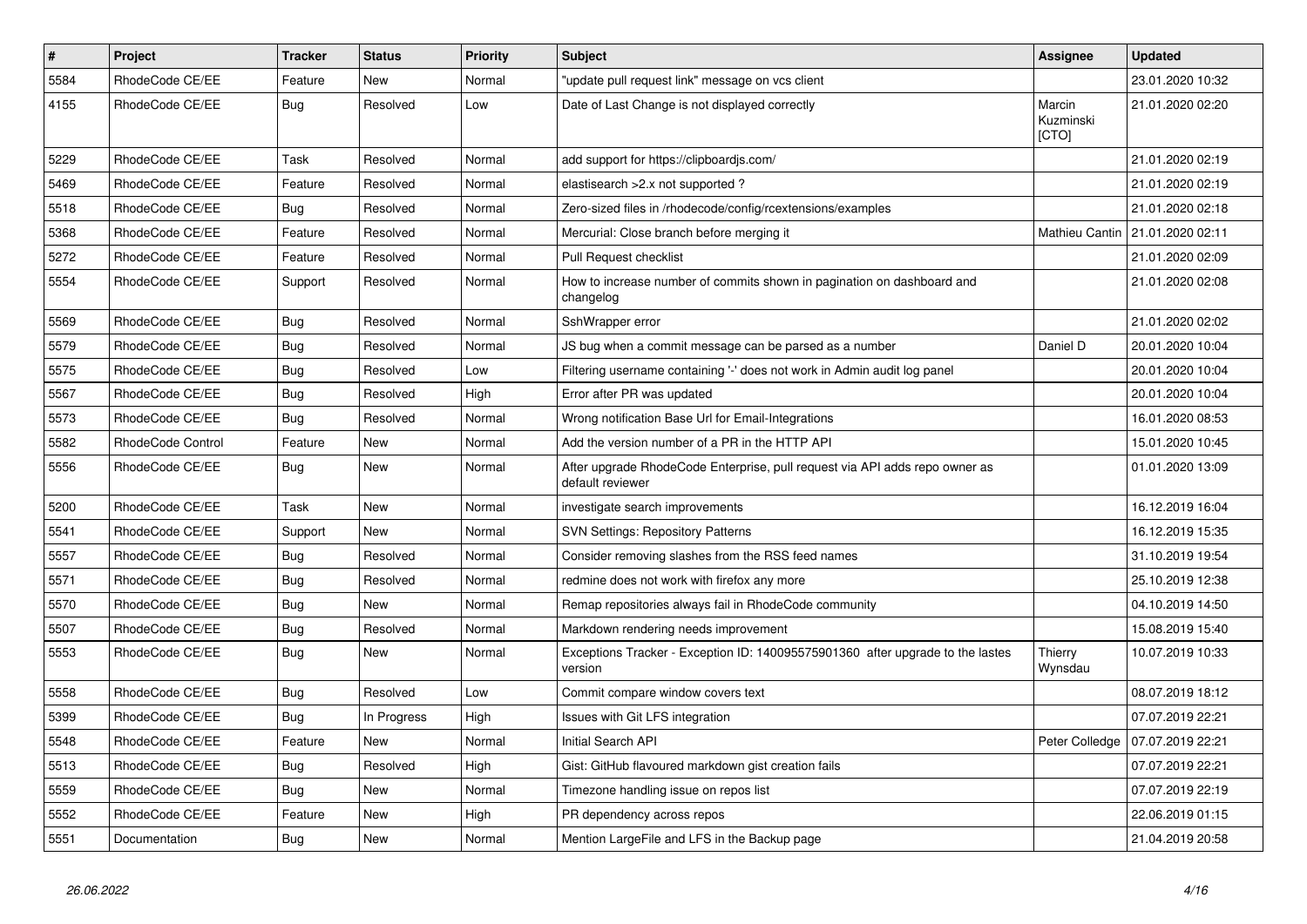| $\pmb{\#}$ | Project                  | <b>Tracker</b> | <b>Status</b> | <b>Priority</b> | Subject                                                                                                                           | <b>Assignee</b>              | <b>Updated</b>   |
|------------|--------------------------|----------------|---------------|-----------------|-----------------------------------------------------------------------------------------------------------------------------------|------------------------------|------------------|
| 5550       | RhodeCode CE/EE          | Bug            | New           | Normal          | 500 Internal Server Error   The server has either erred or is incapable of performing<br>the requested operation.                 |                              | 18.04.2019 17:12 |
| 5395       | RhodeCode CE/EE          | Support        | Resolved      | Normal          | Svn protocols and performance                                                                                                     |                              | 04.04.2019 18:08 |
| 5494       | RhodeCode CE/EE          | Bug            | <b>New</b>    | Normal          | rccontrol's python package management causes slow VCS SSH                                                                         |                              | 02.04.2019 11:56 |
| 5546       | RhodeCode CE/EE          | Support        | Resolved      | Normal          | experiments with mercurial 4.9                                                                                                    |                              | 26.03.2019 09:23 |
| 5547       | RhodeCode CE/EE          | Bug            | <b>New</b>    | Normal          | UI not consistent between Firefox and Chrome                                                                                      |                              | 01.03.2019 23:35 |
| 5536       | RhodeCode CE/EE          | Feature        | Resolved      | Low             | Ability to disable server-side SSH key generation                                                                                 |                              | 28.02.2019 13:52 |
| 5537       | RhodeCode CE/EE          | Task           | Resolved      | Normal          | Add owner to create_pull_request API                                                                                              |                              | 28.02.2019 13:52 |
| 5528       | RhodeCode CE/EE          | Bug            | Resolved      | High            | Empty Unicode file causes the PR to return HTTP 500                                                                               |                              | 28.02.2019 13:52 |
| 5490       | RhodeCode CE/EE          | Bug            | Resolved      | Normal          | Changes to repo group permissions via API are not audit logged                                                                    |                              | 28.02.2019 13:52 |
| 5520       | RhodeCode CE/EE          | Feature        | Resolved      | Normal          | Show the head commits shas when the merge is prevented due to multiple heads                                                      |                              | 28.02.2019 13:52 |
| 5522       | RhodeCode CE/EE          | Bug            | Resolved      | Low             | vcsserver fails when url contains extra "/"                                                                                       |                              | 28.02.2019 13:52 |
| 5521       | RhodeCode CE/EE          | Bug            | Resolved      | Normal          | Proxing SVN http requests does not work when using prefix for rhodecode.                                                          |                              | 28.02.2019 13:52 |
| 5515       | RhodeCode CE/EE          | Bug            | Resolved      | Normal          | PR default reviewer is incorrect                                                                                                  |                              | 28.02.2019 13:52 |
| 5545       | RhodeCode CE/EE          | <b>Bug</b>     | <b>New</b>    | Normal          | Merge commit to contain the username/reponame of the origin                                                                       |                              | 28.02.2019 13:46 |
| 5544       | RhodeCode CE/EE          | Support        | Resolved      | Normal          | Use of authentication token with LDAP account results in account lockout when max<br>bad password attempts are configured in LDAP |                              | 27.02.2019 10:09 |
| 5543       | RhodeCode CE/EE          | Feature        | New           | Normal          | Repo API should have equivalent get_repo_audit_logs() to User API call<br>get_user_audit_logs()                                   |                              | 26.02.2019 12:22 |
| 5540       | RhodeCode CE/EE          | Bug            | <b>New</b>    | Normal          | Rhode Code 4.15.2 VCS Caching(?) behaviour                                                                                        |                              | 25.02.2019 17:01 |
| 5538       | RhodeCode CE/EE          | Bug            | <b>New</b>    | Normal          | internal server error (UnicodeDecodeError) during rhodecode-index request                                                         |                              | 20.02.2019 14:43 |
| 5534       | RhodeCode Control        | Feature        | <b>New</b>    | Normal          | extract/preload subcommand                                                                                                        |                              | 14.02.2019 14:45 |
| 5533       | <b>RhodeCode Control</b> | Feature        | In Progress   | Normal          | Support busybox tar                                                                                                               |                              | 09.02.2019 22:09 |
| 5535       | RhodeCode Control        | Bug            | New           | Normal          | improper rollback on upgrade failure                                                                                              |                              | 09.02.2019 21:12 |
| 5530       | RhodeCode CE/EE          | Bug            | Resolved      | Normal          | Email integration has incorrect url                                                                                               |                              | 09.02.2019 10:33 |
| 5529       | Documentation            | Support        | <b>New</b>    | Normal          | Documentation does not detail watched repositories                                                                                |                              | 07.02.2019 00:16 |
| 5527       | RhodeCode CE/EE          | Support        | New           | Normal          | API: expose human readable failure reason                                                                                         |                              | 30.01.2019 17:43 |
| 5442       | RhodeCode CE/EE          | Feature        | Resolved      | Low             | Preview of Jupyter notebooks                                                                                                      | Marcin<br>Kuzminski<br>[CTO] | 16.01.2019 16:33 |
| 5524       | RhodeCode CE/EE          | Bug            | <b>New</b>    | High            | Cannot log into RhodeCode anymore                                                                                                 |                              | 15.01.2019 17:08 |
| 5519       | RhodeCode CE/EE          | Bug            | New           | High            | User unable to fork the repo despite setting Repository Forking to Disabled                                                       |                              | 11.12.2018 22:21 |
| 5517       | RhodeCode CE/EE          | Bug            | Resolved      | Urgent          | Problem with upgrading to Community-4.15                                                                                          |                              | 11.12.2018 06:32 |
| 5505       | RhodeCode CE/EE          | <b>Bug</b>     | Resolved      | Normal          | Notification emails from RhodeCode is garbled in Outlook 2016 web client                                                          |                              | 07.12.2018 09:49 |
| 5502       | RhodeCode CE/EE          | Bug            | Resolved      | High            | 500 error when using multiple custom branch permissions                                                                           |                              | 07.12.2018 09:49 |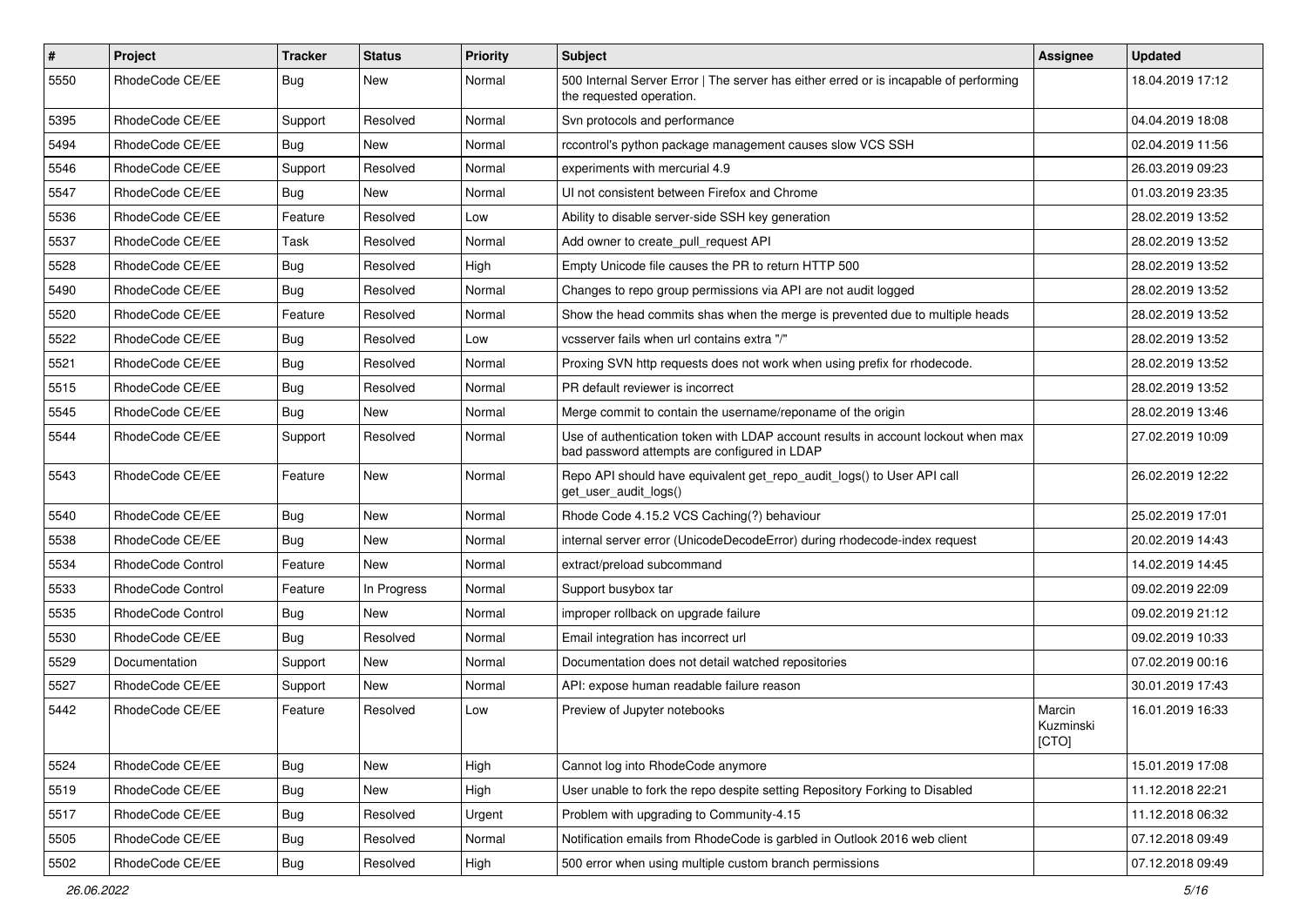| $\sharp$ | Project         | <b>Tracker</b> | <b>Status</b> | <b>Priority</b> | <b>Subject</b>                                                                                             | <b>Assignee</b>              | <b>Updated</b>   |
|----------|-----------------|----------------|---------------|-----------------|------------------------------------------------------------------------------------------------------------|------------------------------|------------------|
| 5509     | RhodeCode CE/EE | Bug            | New           | Normal          | Remove `!important attributes` from UI elements                                                            |                              | 07.12.2018 07:40 |
| 5511     | RhodeCode CE/EE | Feature        | New           | Normal          | New feature to synchronize the fork with the remote repo from the summary page                             |                              | 13.11.2018 01:23 |
| 5512     | RhodeCode CE/EE | Bug            | New           | Normal          | Show commit phase in summary view                                                                          |                              | 09.11.2018 21:37 |
| 5503     | RhodeCode CE/EE | Support        | <b>New</b>    | Normal          | failed to upgrade to 4.13.3                                                                                |                              | 06.11.2018 18:28 |
| 5482     | RhodeCode CE/EE | Bug            | Resolved      | Normal          | Changing a repo's 'Remote pull uri' in its Settings fails with 'No repo type specified'                    |                              | 31.10.2018 08:37 |
| 5297     | RhodeCode CE/EE | Bug            | Resolved      | Normal          | Locale fails on a SuSE system                                                                              |                              | 31.10.2018 08:36 |
| 5304     | RhodeCode CE/EE | Bug            | Resolved      | Normal          | Email template not correct                                                                                 |                              | 31.10.2018 08:36 |
| 5506     | RhodeCode CE/EE | Bug            | New           | Normal          | Web UI fonts are not looking good and is difficult to read for people with low vision                      |                              | 26.10.2018 09:38 |
| 5504     | RhodeCode CE/EE | Feature        | New           | Normal          | Buttons to copy commit hash and to expand the commit message in the repo<br>summary view                   |                              | 26.10.2018 00:59 |
| 5500     | RhodeCode CE/EE | Bug            | New           | Normal          | How to enable/set "RC SKIP HOOKS" to disable svn hooks?                                                    |                              | 02.10.2018 07:45 |
| 5499     | RhodeCode CE/EE | Support        | New           | Normal          | ERROR [celery.worker.consumer.consumer] consumer: Cannot connect                                           |                              | 11.09.2018 08:39 |
| 5495     | RhodeCode CE/EE | Support        | <b>New</b>    | Normal          | Idap to crowd users_groups sync source                                                                     |                              | 10.09.2018 22:09 |
| 5497     | RhodeCode CE/EE | Support        | New           | Normal          | hg push hangs                                                                                              |                              | 30.08.2018 22:15 |
| 4044     | RhodeCode CE/EE | Feature        | Resolved      | Normal          | <b>Branch permissions</b>                                                                                  |                              | 30.08.2018 09:48 |
| 5468     | RhodeCode CE/EE | Support        | New           | Normal          | Check logic for updating last commit for repository groups                                                 |                              | 30.08.2018 09:47 |
| 5491     | RhodeCode CE/EE | Support        | New           | Urgent          | Upgrade RhodeCode Community + VCSSERVER from 4.10.4 to 4.12.4, pull request<br>stop working with reviewers |                              | 30.08.2018 09:47 |
| 5461     | RhodeCode CE/EE | Bug            | Resolved      | Normal          | Changes to user group permissions via API are not audit logged                                             |                              | 30.08.2018 09:47 |
| 5496     | RhodeCode CE/EE | Support        | New           | Normal          | database migration 4.11.6 mysql to 4.12.4 postgres                                                         |                              | 27.08.2018 21:17 |
| 5492     | RhodeCode CE/EE | <b>Bug</b>     | <b>New</b>    | Normal          | VCSServer + SVN 1.10                                                                                       |                              | 26.07.2018 15:01 |
| 5450     | RhodeCode Tools | Bug            | New           | Normal          | rhodecode-api get license info no longer works                                                             |                              | 17.07.2018 15:01 |
| 5408     | Documentation   | Task           | Resolved      | Low             | Upate nginx documentation for non standard SSL port                                                        |                              | 12.07.2018 23:21 |
| 5489     | RhodeCode CE/EE | Bug            | Resolved      | High            | grant_user_permission_to_repo_group API call fails to set permissions on child<br>repos                    |                              | 11.07.2018 09:57 |
| 5462     | RhodeCode CE/EE | Bug            | <b>New</b>    | Normal          | create_repo api fails with celery enabled                                                                  |                              | 10.07.2018 17:49 |
| 5484     | RhodeCode CE/EE | Support        | New           | Normal          | Setting up ssh, remote hg not found                                                                        |                              | 06.07.2018 23:41 |
| 5460     | RhodeCode CE/EE | Bug            | New           | Low             | Repo creation stuck when remote clone returns partial http code 500                                        |                              | 06.07.2018 19:14 |
| 5187     | RhodeCode CE/EE | Feature        | Resolved      | Normal          | changelog dynamic loading of commits                                                                       |                              | 12.06.2018 12:31 |
| 4089     | RhodeCode CE/EE | Bug            | Resolved      | Normal          | svn repository does not exist                                                                              |                              | 12.06.2018 12:29 |
| 5441     | RhodeCode CE/EE | Feature        | New           | Low             | Some files not parsed as XML files                                                                         | Marcin<br>Kuzminski<br>[CTO] | 12.06.2018 12:23 |
| 5475     | RhodeCode CE/EE | Bug            | New           | Normal          | Unable to locate user in OpenLDAP directory via Idaps                                                      |                              | 08.06.2018 20:06 |
| 5471     | RhodeCode CE/EE | <b>Bug</b>     | New           | Normal          | Webhook integration failing: need more than 3 values to unpack                                             |                              | 01.06.2018 02:26 |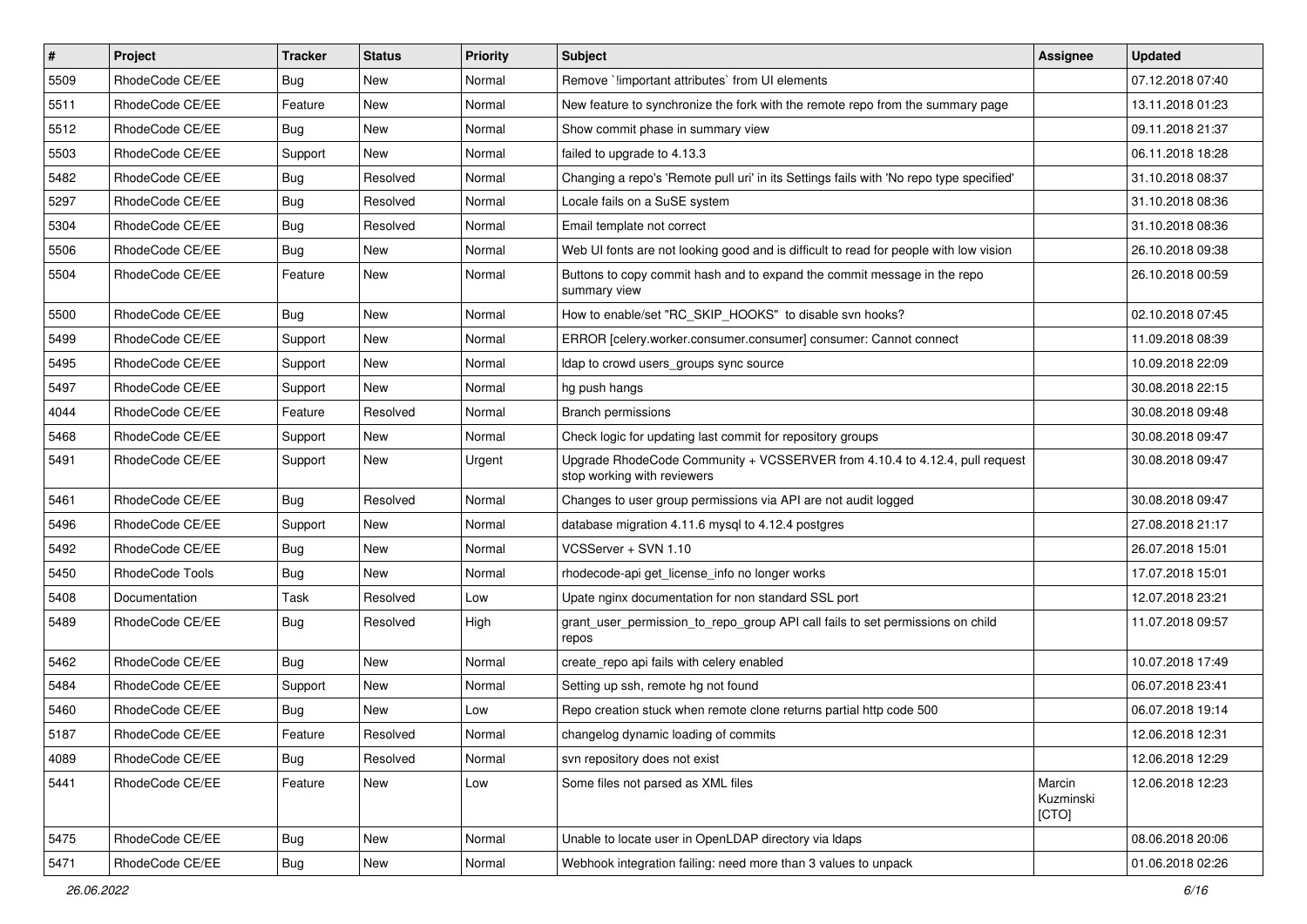| $\pmb{\#}$ | Project         | <b>Tracker</b> | <b>Status</b> | <b>Priority</b> | <b>Subject</b>                                                                                                                                                                       | Assignee                       | <b>Updated</b>   |
|------------|-----------------|----------------|---------------|-----------------|--------------------------------------------------------------------------------------------------------------------------------------------------------------------------------------|--------------------------------|------------------|
| 5444       | RhodeCode CE/EE | Bug            | Resolved      | Normal          | Error while creating a pull request on a Mercurial repository                                                                                                                        |                                | 17.04.2018 22:29 |
| 4074       | RhodeCode CE/EE | Feature        | <b>New</b>    | Normal          | Edit review comment                                                                                                                                                                  | <b>Bartłomiei</b><br>Wołyńczyk | 17.04.2018 21:51 |
| 3364       | RhodeCode CE/EE | Support        | <b>New</b>    | High            | Allow Specifying the Commit Message for Pull Request Merges                                                                                                                          |                                | 17.04.2018 21:51 |
| 5270       | RhodeCode CE/EE | Task           | New           | Normal          | Comments updates                                                                                                                                                                     | Bartłomiej<br>Wołyńczyk        | 17.04.2018 21:51 |
| 5391       | RhodeCode CE/EE | Task           | Resolved      | High            | Secure Email change                                                                                                                                                                  |                                | 17.04.2018 21:50 |
| 4290       | RhodeCode CE/EE | Task           | New           | Normal          | Allow to transplant the review status to merged commits                                                                                                                              |                                | 17.04.2018 21:50 |
| 4109       | RhodeCode CE/EE | <b>Bug</b>     | New           | Normal          | [files] The "switch to commit" widget is broken after using browser back button                                                                                                      |                                | 17.04.2018 21:50 |
| 4045       | RhodeCode CE/EE | Task           | <b>New</b>    | Normal          | File permissions                                                                                                                                                                     |                                | 17.04.2018 21:49 |
| 4120       | RhodeCode CE/EE | Task           | New           | Normal          | [ce] replace get repo nodes api                                                                                                                                                      | Daniel D                       | 17.04.2018 21:49 |
| 5457       | RhodeCode CE/EE | Bug            | Resolved      | Normal          | Internal server error on full-text search settings page with Elasticsearch                                                                                                           |                                | 16.04.2018 09:08 |
| 5414       | RhodeCode CE/EE | Bug            | <b>New</b>    | High            | When Opening New Pull Request, Target Revision Default Is Undesireable                                                                                                               |                                | 11.04.2018 23:20 |
| 5371       | RhodeCode CE/EE | Bug            | New           | Normal          | Comment times in Pull Requests are off by 1 day                                                                                                                                      |                                | 10.04.2018 15:11 |
| 5412       | RhodeCode CE/EE | Bug            | Resolved      | Normal          | Webhook for "pullrequest commented" event returns incomplete data                                                                                                                    |                                | 27.02.2018 18:00 |
| 5326       | RhodeCode CE/EE | Task           | Resolved      | Normal          | Public usergroup profile                                                                                                                                                             | <b>Bartłomiei</b><br>Wołyńczyk | 22.02.2018 15:44 |
| 2844       | RhodeCode CE/EE | Task           | New           | Normal          | Update Bcrypt to a maintained version                                                                                                                                                |                                | 17.02.2018 20:37 |
| 5386       | RhodeCode CE/EE | Task           | Resolved      | Normal          | Increase security for Email Change                                                                                                                                                   | Marcin<br>Kuzminski<br>[CTO]   | 17.02.2018 17:29 |
| 5439       | Documentation   | Bug            | New           | Low             | JIRA Integration description: Wrong sample link                                                                                                                                      |                                | 14.02.2018 14:25 |
| 5436       | RhodeCode CE/EE | Bug            | Resolved      | High            | Unable To Open Pull Request in 4.11.2                                                                                                                                                |                                | 14.02.2018 11:14 |
| 4246       | RhodeCode CE/EE | Task           | <b>New</b>    | Normal          | [ce, ee, vcs, git] add tests for annotated git tags                                                                                                                                  | Daniel D                       | 13.02.2018 18:03 |
| 5433       | RhodeCode CE/EE | Bug            | Resolved      | High            | RhodeCode Community 4.11 doesn't handle HG largefiles extension                                                                                                                      |                                | 01.02.2018 20:08 |
| 5410       | RhodeCode CE/EE | Bug            | New           | Normal          | After converting to CE, we get the following error when trying to view some repos in<br>the UI: "UnicodeDecodeError: 'ascii' codec can't decode byte" (full error in<br>Description) |                                | 25.01.2018 20:45 |
| 5423       | Documentation   | Support        | Resolved      | Normal          | API-Documentation for Method "create_repo_group" faulty                                                                                                                              |                                | 22.01.2018 16:23 |
| 5202       | RhodeCode CE/EE | Task           | Resolved      | Normal          | run git gc and git repack on GIT repos when we have a scheduler via celery in<br>pyramid                                                                                             |                                | 04.12.2017 20:49 |
| 5406       | RhodeCode CE/EE | Bug            | <b>New</b>    | Normal          | <b>Installer Fails</b>                                                                                                                                                               |                                | 01.12.2017 11:52 |
| 5405       | RhodeCode CE/EE | Bug            | New           | Normal          | Add repository from UI leads to HTTP/404                                                                                                                                             |                                | 28.11.2017 11:39 |
| 5404       | RhodeCode CE/EE | Task           | <b>New</b>    | Normal          | Add an option to detach review rules when deleting an user                                                                                                                           |                                | 22.11.2017 11:23 |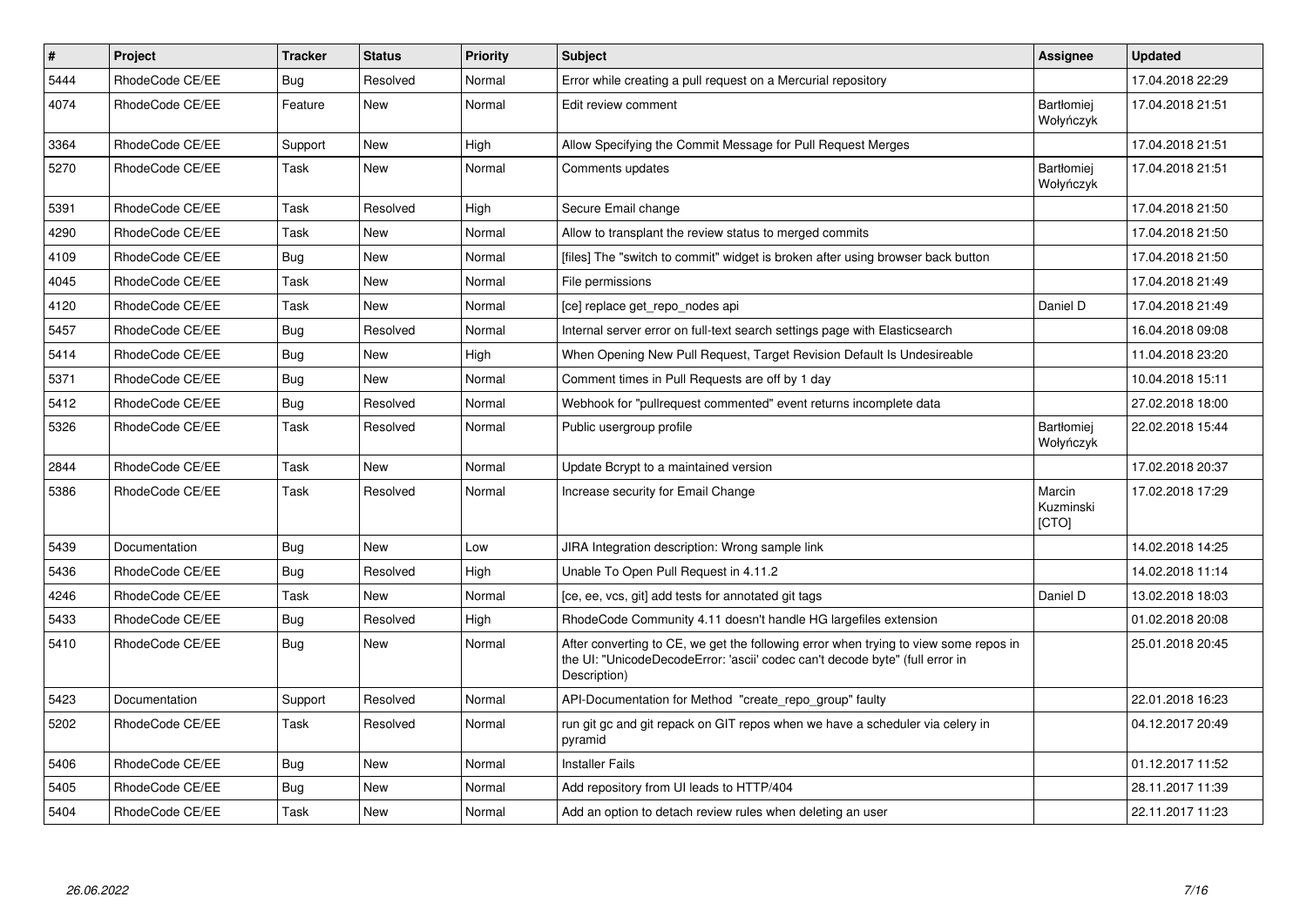| $\pmb{\#}$ | Project              | <b>Tracker</b> | <b>Status</b> | <b>Priority</b> | <b>Subject</b>                                                                    | Assignee                     | <b>Updated</b>   |
|------------|----------------------|----------------|---------------|-----------------|-----------------------------------------------------------------------------------|------------------------------|------------------|
| 4000       | RhodeCode CE/EE      | Feature        | New           | Normal          | Make compare more functional                                                      | Marcin<br>Kuzminski<br>[CTO] | 18.11.2017 19:11 |
| 4169       | RhodeCode CE/EE      | Task           | Resolved      | Normal          | re-architecture celery support                                                    |                              | 17.11.2017 19:21 |
| 5400       | RhodeCode CE/EE      | Task           | <b>New</b>    | Normal          | User group - subgroup support                                                     |                              | 06.11.2017 22:00 |
| 5316       | RhodeCode CE/EE      | Feature        | In Progress   | Normal          | UI should provide checkout URL for a SVN path                                     |                              | 06.11.2017 21:59 |
| 5396       | RhodeCode CE/EE      | Feature        | Resolved      | Normal          | Merge state with shadow repo should be created during pull request                |                              | 12.10.2017 21:57 |
| 5394       | RhodeCode CE/EE      | Support        | New           | Normal          | SVN to Git / Mercurial Migration                                                  |                              | 03.10.2017 09:29 |
| 4197       | RhodeCode CE/EE      | Task           | New           | Normal          | [ce, ee] get list of users with their permissions to a repository                 | Daniel D                     | 22.09.2017 10:30 |
| 5289       | RhodeCode CE/EE      | Feature        | <b>New</b>    | High            | Ability to Upload/Replace a file using the UI                                     |                              | 22.09.2017 10:29 |
| 4051       | RhodeCode CE/EE      | Task           | New           | Normal          | [ux, renderering] Consistent formatting on text fields.                           |                              | 22.09.2017 10:27 |
| 1457       | RhodeCode CE/EE      | Feature        | New           | Normal          | add allow permissions inheritance on repo groups                                  |                              | 22.09.2017 10:27 |
| 4299       | RhodeCode CE/EE      | Task           | New           | Normal          | TEMPLATE repo groups                                                              |                              | 22.09.2017 10:26 |
| 4193       | RhodeCode CE/EE      | Feature        | In Progress   | Normal          | Improve Filter Functionality in the Change Log                                    | Marcin<br>Kuzminski<br>[CTO] | 22.09.2017 10:25 |
| 5203       | RhodeCode CE/EE      | Task           | Resolved      | Normal          | optimise large repos speed                                                        |                              | 08.09.2017 16:10 |
| 5380       | RhodeCode CE/EE      | Bug            | Resolved      | Normal          | repo commits pageintion error                                                     |                              | 06.09.2017 19:16 |
| 5381       | RhodeCode CE/EE      | Bug            | Resolved      | Normal          | Email integration changeset links invalid                                         |                              | 06.09.2017 12:29 |
| 5382       | RhodeCode CE/EE      | Feature        | New           | Normal          | Support for repository aliases                                                    | Marcin<br>Kuzminski<br>[CTO] | 04.09.2017 15:17 |
| 5379       | RhodeCode CE/EE      | <b>Bug</b>     | Resolved      | Normal          | Journal RSS feed errors                                                           |                              | 01.09.2017 16:40 |
| 5343       | RhodeCode CE/EE      | Task           | Resolved      | Normal          | SSH key management and SSH support                                                |                              | 18.08.2017 23:50 |
| 5376       | RhodeCode CE/EE      | <b>Bug</b>     | Resolved      | Normal          | error: pretxnchangegroup.acl hook failed: acl: user "" denied on branch "default" |                              | 16.08.2017 19:45 |
| 5375       | RhodeCode CE/EE      | Support        | Resolved      | Normal          | How do I configure "Go to" to just search repository names?                       |                              | 16.08.2017 18:00 |
| 5337       | RhodeCode CE/EE      | Bug            | Resolved      | Normal          | Possible memory leak after few Git Pull Requests                                  |                              | 08.08.2017 13:08 |
| 4288       | RhodeCode CE/EE      | Task           | Resolved      | Normal          | [ce, ee] unify controllers that use diffs                                         | Daniel D                     | 02.08.2017 11:41 |
| 4234       | RhodeCode CE/EE      | Task           | New           | Normal          | prepare and test RhodeCode VM image for AWS                                       | Marcin Lulek                 | 11.07.2017 13:32 |
| 4312       | RhodeCode CE/EE      | Task           | New           | Normal          | Storage location changes                                                          |                              | 11.07.2017 13:31 |
| 5348       | Documentation        | <b>Bug</b>     | New           | Normal          | Uninstall documentaion missing some steps                                         |                              | 06.07.2017 10:25 |
| 5347       | Documentation        | Bug            | New           | Normal          | Post Install steps should include Apache or Nginx setup.                          |                              | 06.07.2017 10:23 |
| 5269       | RhodeCode CE/EE      | Support        | New           | Normal          | Upgrade from RC EE 3.7.1 to RC EE 4.x                                             |                              | 29.06.2017 19:36 |
| 5342       | RhodeCode Appenlight | Bug            | New           | Low             | Broken link [Applications Modify application]                                     |                              | 21.06.2017 21:21 |
| 5321       | RhodeCode CE/EE      | Feature        | Resolved      | Normal          | Audit logs                                                                        |                              | 21.06.2017 12:49 |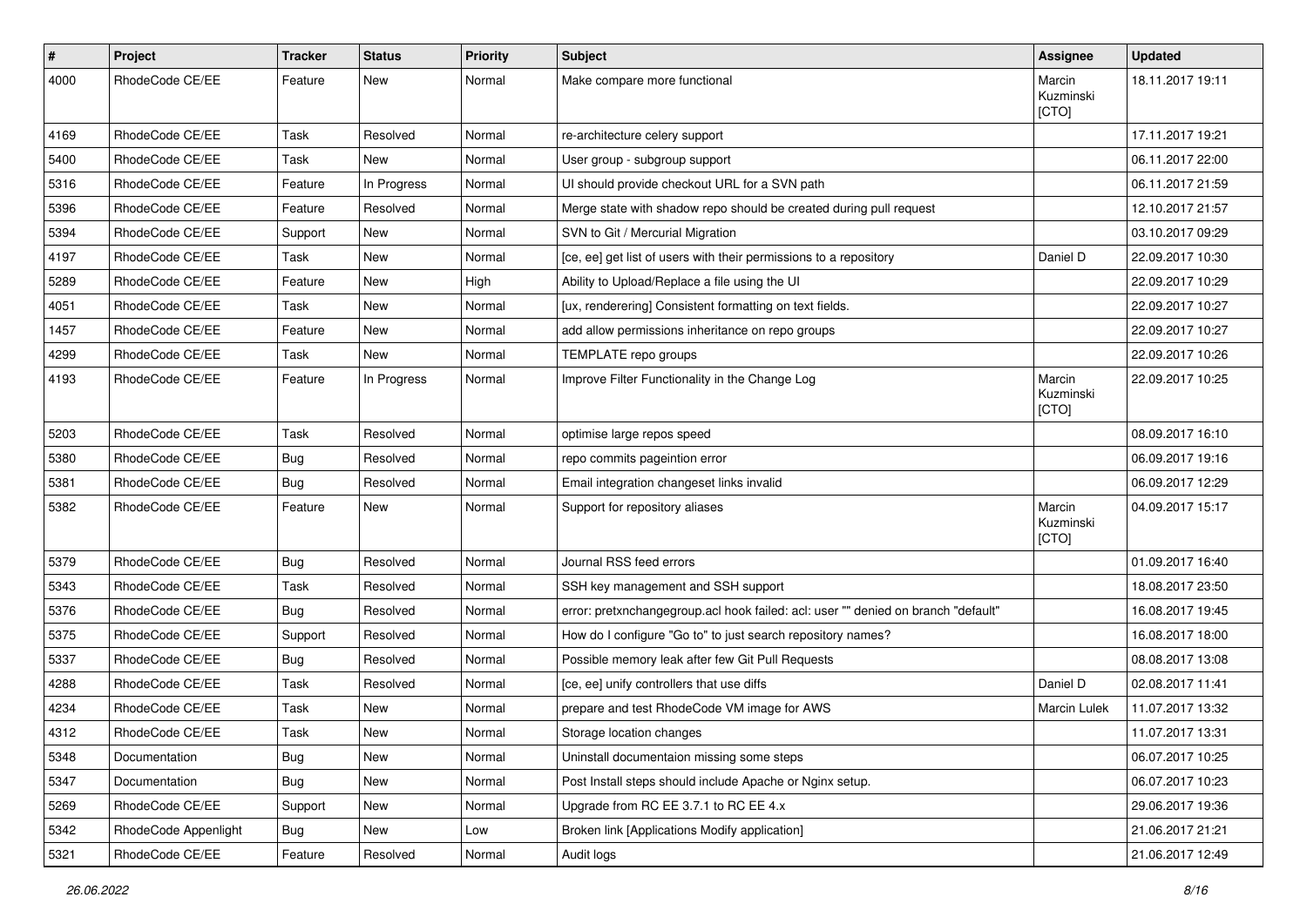| $\pmb{\#}$ | Project         | <b>Tracker</b> | <b>Status</b> | <b>Priority</b> | <b>Subject</b>                                                                                | Assignee                     | <b>Updated</b>   |
|------------|-----------------|----------------|---------------|-----------------|-----------------------------------------------------------------------------------------------|------------------------------|------------------|
| 4219       | RhodeCode CE/EE | Feature        | Resolved      | Normal          | [ce, ee] Add mandatory reviewers for pull requests                                            | Marcin<br>Kuzminski<br>[CTO] | 20.06.2017 15:23 |
| 4207       | RhodeCode CE/EE | Feature        | Resolved      | Normal          | Support for obsolescence markers in changelog UI                                              |                              | 19.05.2017 16:14 |
| 5225       | RhodeCode CE/EE | Task           | Resolved      | Normal          | add tag of author/contribitor to comments                                                     |                              | 11.05.2017 11:10 |
| 5265       | RhodeCode CE/EE | Task           | Resolved      | Normal          | Enable phases support                                                                         |                              | 11.05.2017 11:10 |
| 5278       | RhodeCode CE/EE | Feature        | <b>New</b>    | Normal          | Require support for git repositories of the form git://                                       |                              | 13.04.2017 15:20 |
| 5277       | RhodeCode CE/EE | Bug            | Resolved      | Normal          | table id=user list table - Ajax error                                                         |                              | 13.04.2017 01:04 |
| 5259       | RhodeCode CE/EE | <b>Bug</b>     | Resolved      | Normal          | user-journal storage changes                                                                  |                              | 12.04.2017 00:04 |
| 5273       | RhodeCode CE/EE | Feature        | <b>New</b>    | Normal          | Comment status                                                                                |                              | 07.04.2017 13:10 |
| 5271       | RhodeCode CE/EE | Feature        | <b>New</b>    | Normal          | Private comments                                                                              |                              | 07.04.2017 12:01 |
| 5266       | RhodeCode CE/EE | Bug            | Resolved      | Normal          | Validate if changes in target branches get's propagated on Pull request updates               |                              | 05.04.2017 18:10 |
| 5255       | RhodeCode CE/EE | Support        | New           | Normal          | I can't access issues created by me from mail                                                 |                              | 04.04.2017 11:28 |
| 4306       | RhodeCode CE/EE | Bug            | Resolved      | Normal          | Issue to push file with character # on a SVN                                                  |                              | 03.04.2017 16:44 |
| 2817       | RhodeCode CE/EE | Feature        | Resolved      | Normal          | Make largefiles downloadable from the interface                                               |                              | 27.03.2017 14:04 |
| 5257       | RhodeCode CE/EE | Bug            | New           | Normal          | Git repository with big binary file provokes error and strange behavior/memory leak<br>of RH. | Marcin<br>Kuzminski<br>[CTO] | 23.03.2017 22:02 |
| 4235       | RhodeCode CE/EE | Task           | Resolved      | High            | Support GIT LFS server                                                                        |                              | 23.03.2017 17:24 |
| 5256       | RhodeCode CE/EE | Feature        | <b>New</b>    | Normal          | Last repository access time.                                                                  |                              | 23.03.2017 16:34 |
| 5248       | Documentation   | Bug            | New           | Normal          | Installation of rhodecode-tools                                                               |                              | 16.03.2017 16:35 |
| 5235       | RhodeCode CE/EE | Task           | Resolved      | Normal          | relative image support                                                                        |                              | 10.03.2017 23:37 |
| 5237       | Documentation   | Support        | <b>New</b>    | Normal          | documentation for DR                                                                          |                              | 06.03.2017 23:34 |
| 5227       | RhodeCode CE/EE | Bug            | New           | Normal          | 400 during a svn checkout, file with special chars                                            |                              | 23.02.2017 17:43 |
| 5221       | RhodeCode CE/EE | Task           | Resolved      | Normal          | Missing comment type in emails                                                                |                              | 19.02.2017 21:46 |
| 5218       | RhodeCode CE/EE | Bug            | New           | Normal          | 500 when forking repository, when using special chars in password.                            |                              | 19.02.2017 21:46 |
| 5213       | RhodeCode CE/EE | <b>Bug</b>     | Resolved      | Normal          | Fixing Apache Proxy timeout issues                                                            |                              | 14.02.2017 09:44 |
| 4274       | RhodeCode CE/EE | Bug            | Resolved      | Normal          | 500 error when push big objects                                                               |                              | 13.02.2017 19:53 |
| 5210       | RhodeCode CE/EE | <b>Bug</b>     | Resolved      | Normal          | webook problems                                                                               |                              | 13.02.2017 19:43 |
| 5207       | RhodeCode CE/EE | Task           | Resolved      | Low             | Release 4.6.1                                                                                 |                              | 13.02.2017 18:04 |
| 5201       | RhodeCode CE/EE | Task           | Resolved      | Normal          | API: implement describe-methods                                                               |                              | 13.02.2017 15:57 |
| 5198       | RhodeCode CE/EE | Task           | Resolved      | Normal          | remove pyro4 from enterprise                                                                  |                              | 07.02.2017 19:28 |
| 1404       | RhodeCode CE/EE | <b>Bug</b>     | Resolved      | Normal          | clone of really huge git repo (4gb) causes pyro to explode                                    |                              | 07.02.2017 14:52 |
| 5184       | RhodeCode CE/EE | Task           | Resolved      | Normal          | bump pyramid to 1.7.X                                                                         |                              | 06.02.2017 21:50 |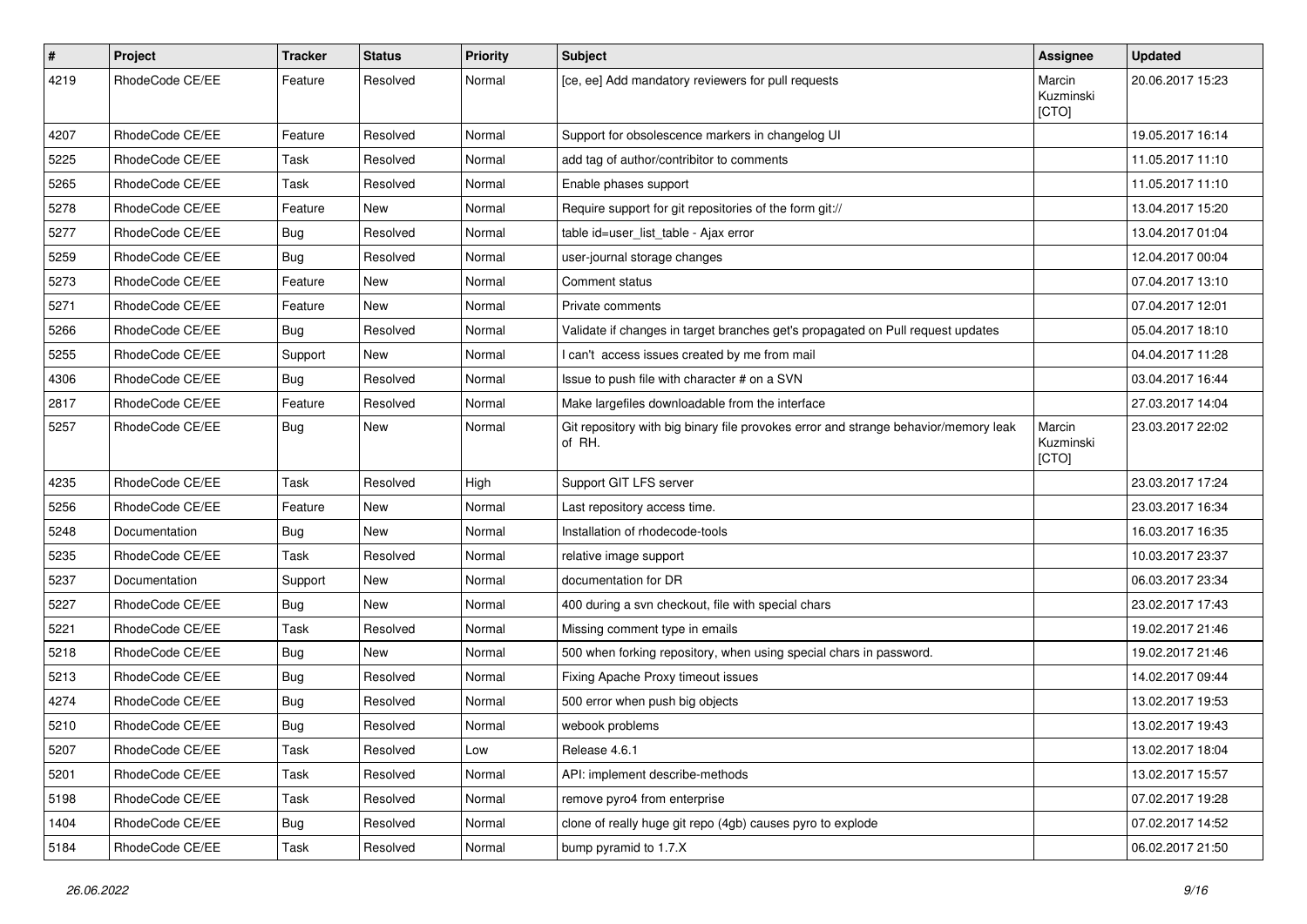| $\vert$ # | Project         | <b>Tracker</b> | <b>Status</b> | <b>Priority</b> | <b>Subject</b>                                                                                     | Assignee                     | <b>Updated</b>   |
|-----------|-----------------|----------------|---------------|-----------------|----------------------------------------------------------------------------------------------------|------------------------------|------------------|
| 4259      | RhodeCode CE/EE | Task           | Resolved      | Low             | Events, create post-create-user event                                                              | Daniel D                     | 30.01.2017 20:11 |
| 5164      | RhodeCode CE/EE | Bug            | Resolved      | Normal          | non-web calls are leaking session objects                                                          |                              | 13.01.2017 01:30 |
| 5153      | Documentation   | Bug            | Resolved      | Normal          | Documentation: /tmp permissions                                                                    |                              | 04.01.2017 13:02 |
| 5150      | RhodeCode CE/EE | Task           | Resolved      | Normal          | Password reset promts in my account should be hidden in accounts that are not of<br>type rhodecode | Marcin<br>Kuzminski<br>[CTO] | 02.01.2017 16:34 |
| 4678      | RhodeCode CE/EE | Task           | Resolved      | Normal          | Release 4.5.2                                                                                      |                              | 19.12.2016 17:32 |
| 4677      | RhodeCode CE/EE | Support        | Resolved      | High            | API get_repo_refs not working?                                                                     |                              | 19.12.2016 11:46 |
| 4676      | RhodeCode CE/EE | Bug            | Resolved      | Normal          | Some admin passwords can make installation fail                                                    |                              | 16.12.2016 16:16 |
| 4675      | RhodeCode CE/EE | Bug            | Resolved      | Normal          | Disk free inodes are displayed incorrectly                                                         |                              | 13.12.2016 22:41 |
| 4283      | RhodeCode CE/EE | Task           | Resolved      | Normal          | bump whoosh to 2.7.4 release                                                                       |                              | 13.12.2016 21:08 |
| 4670      | RhodeCode CE/EE | Task           | Resolved      | Normal          | Release 4.5.1                                                                                      | Marcin<br>Kuzminski<br>[CTO] | 06.12.2016 21:13 |
| 4666      | RhodeCode CE/EE | Task           | Resolved      | Normal          | Bump git and mercurial to latest versions                                                          |                              | 02.12.2016 19:01 |
| 4669      | RhodeCode CE/EE | Task           | New           | Normal          | disable pytest sugar on nix-build                                                                  |                              | 01.12.2016 12:52 |
| 4304      | RhodeCode CE/EE | Bug            | Resolved      | High            | Search: Internal Server Error                                                                      |                              | 26.11.2016 16:26 |
| 4311      | RhodeCode CE/EE | <b>Task</b>    | Resolved      | Normal          | Diffs feedback                                                                                     | Daniel D                     | 26.11.2016 14:10 |
| 4276      | RhodeCode CE/EE | Bug            | Resolved      | Normal          | System info page uses mercurial/git versions from RhodeCode instead of VCSServer                   | Marcin<br>Kuzminski<br>[CTO] | 14.11.2016 21:19 |
| 4251      | RhodeCode CE/EE | Task           | Feedback      | High            | [customer] Pull request with subrepos                                                              | Martin<br>Bornhold           | 10.11.2016 17:52 |
| 4305      | RhodeCode CE/EE | Task           | Resolved      | Normal          | Meta-tagging could be excluded from limit                                                          |                              | 09.11.2016 19:27 |
| 4303      | RhodeCode CE/EE | Support        | New           | Normal          | rhodecode instance                                                                                 |                              | 08.11.2016 16:32 |
| 4296      | RhodeCode CE/EE | Bug            | Resolved      | Normal          | [ee] Can not create pull requests with reviewers.                                                  | Daniel D                     | 07.11.2016 21:17 |
| 4003      | RhodeCode CE/EE | Task           | Resolved      | Normal          | User personal repository groups improvements                                                       |                              | 07.11.2016 16:12 |
| 4277      | RhodeCode CE/EE | Bug            | Resolved      | Normal          | [frontend] System info page does not work correctly in safari.                                     | Martin<br>Bornhold           | 04.11.2016 12:08 |
| 4297      | RhodeCode CE/EE | Task           | Resolved      | Normal          | redo the my-pull-requests page to use the datagrid                                                 | Marcin<br>Kuzminski<br>[CTO] | 01.11.2016 09:31 |
| 4301      | RhodeCode CE/EE | Feature        | New           | Normal          | [API] toggle force password reset in api for Idap users                                            |                              | 28.10.2016 15:43 |
| 3950      | RhodeCode CE/EE | Bug            | Resolved      | Normal          | [ce, ee] trying to merge pr against a deleted branch/bookmark breaks the pr page                   | Martin<br>Bornhold           | 27.10.2016 16:12 |
| 4279      | RhodeCode CE/EE | <b>Bug</b>     | Resolved      | Normal          | re-captcha validation is broken                                                                    | Martin<br>Bornhold           | 26.10.2016 22:27 |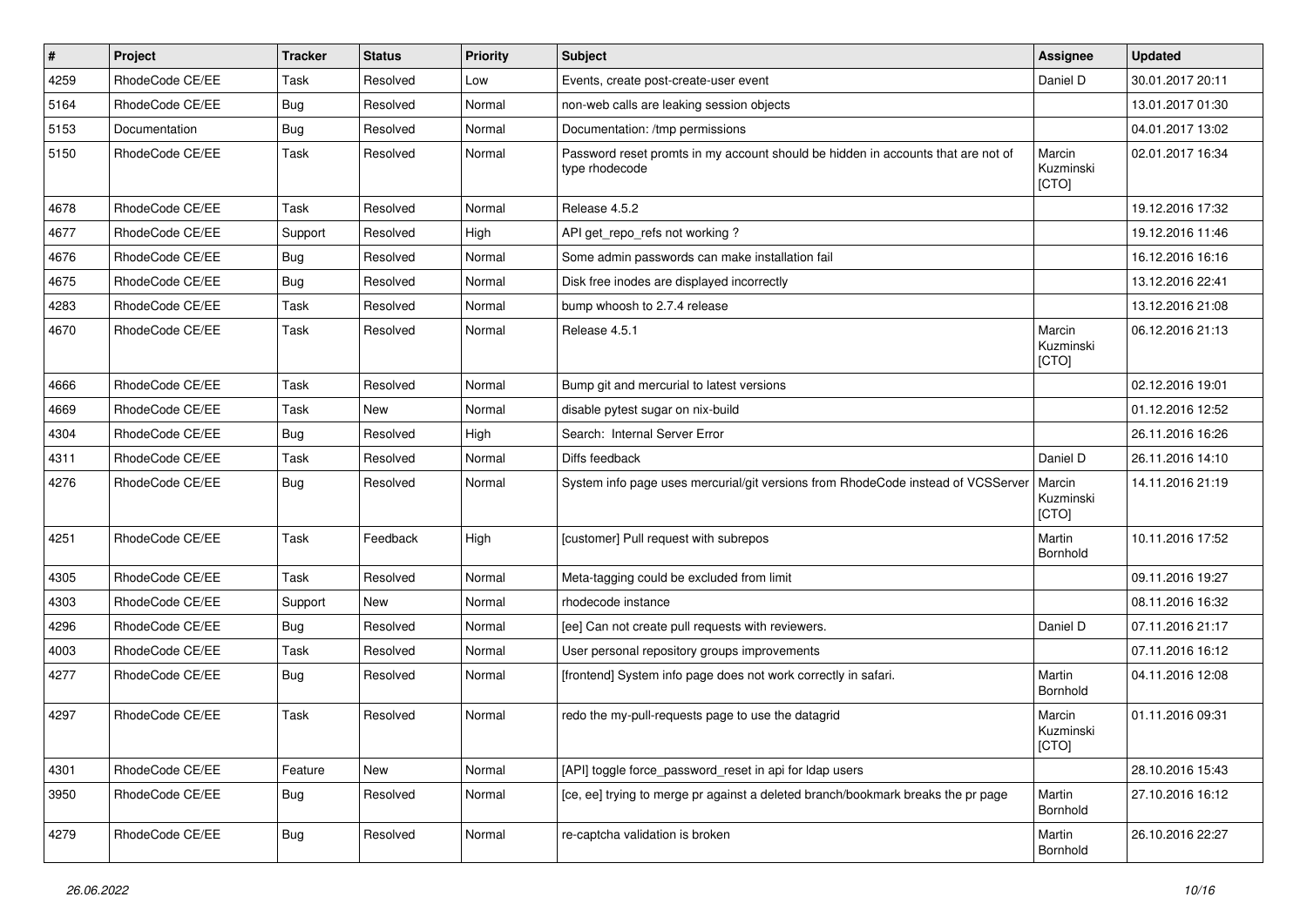| $\#$ | Project         | <b>Tracker</b> | <b>Status</b> | <b>Priority</b> | <b>Subject</b>                                                                                                       | Assignee                     | <b>Updated</b>   |
|------|-----------------|----------------|---------------|-----------------|----------------------------------------------------------------------------------------------------------------------|------------------------------|------------------|
| 1055 | RhodeCode CE/EE | Feature        | Resolved      | Normal          | [pr, vcs] Expose the shadow repository of a pull request                                                             | Martin<br>Bornhold           | 26.10.2016 10:33 |
| 4232 | RhodeCode CE/EE | Feature        | New           | Normal          | [ce, ee, pr, compare] redo diffs, support side by side diffs, html diffs                                             | Daniel D                     | 25.10.2016 15:40 |
| 4289 | RhodeCode CE/EE | Task           | New           | Low             | [ce, ee] clean up pygments lexer functions + handling                                                                | Daniel D                     | 21.10.2016 14:44 |
| 4282 | RhodeCode CE/EE | Task           | Resolved      | Normal          | Add inode limit together with disk usage                                                                             | Marcin<br>Kuzminski<br>[CTO] | 19.10.2016 12:18 |
| 4271 | RhodeCode CE/EE | Bug            | Resolved      | Normal          | Browsing new repository groups via SVN issue                                                                         | Martin<br>Bornhold           | 19.10.2016 11:11 |
| 4281 | RhodeCode CE/EE | Task           | Resolved      | Normal          | Fix docs on To `increase database performance`                                                                       | Marcin<br>Kuzminski<br>[CTO] | 18.10.2016 16:39 |
| 4278 | RhodeCode CE/EE | <b>Bug</b>     | Resolved      | Normal          | [admin] Clicking the save button in admin -> settings -> issue tracker leads to<br>exception if no patterns entered. | Daniel D                     | 18.10.2016 13:38 |
| 4285 | RhodeCode CE/EE | <b>Bug</b>     | New           | Normal          | Intermittent error while trying to create or fork a repository                                                       |                              | 17.10.2016 22:42 |
| 4266 | RhodeCode CE/EE | <b>Bug</b>     | Resolved      | Normal          | Error 500 on integrations page after setting up Webhook                                                              |                              | 17.10.2016 15:35 |
| 4245 | RhodeCode CE/EE | Task           | Resolved      | Normal          | Convert control command to use http mode by default                                                                  | Marcin<br>Kuzminski<br>[CTO] | 14.10.2016 16:13 |
| 4108 | RhodeCode CE/EE | Task           | Resolved      | Normal          | Release 4.2.2                                                                                                        |                              | 14.10.2016 13:08 |
| 4269 | RhodeCode CE/EE | Support        | Resolved      | Normal          | Allow flash messages to be permanently surpressed                                                                    | Marcin Lulek                 | 14.10.2016 12:46 |
| 4273 | RhodeCode CE/EE | Bug            | Resolved      | Urgent          | GIT executable not seen by vcsserver                                                                                 | Martin<br>Bornhold           | 13.10.2016 15:45 |
| 4237 | RhodeCode CE/EE | Task           | Resolved      | Normal          | Enable HTTP support                                                                                                  | Martin<br>Bornhold           | 12.10.2016 11:51 |
| 4272 | RhodeCode CE/EE | Feature        | New           | Normal          | Better SPAM protection                                                                                               |                              | 12.10.2016 11:14 |
| 4224 | RhodeCode CE/EE | <b>Bug</b>     | Resolved      | Normal          | [docs] update docs re: removing old instances when switching editions                                                | Lisa Quatmann                | 11.10.2016 15:36 |
| 4267 | RhodeCode CE/EE | Feature        | Resolved      | Normal          | [ce, ee] jira tracker integration wildcard project key support                                                       | Daniel D                     | 10.10.2016 20:13 |
| 4250 | RhodeCode CE/EE | <b>Bug</b>     | Resolved      | Normal          | Adding a reviewer into existing PR doesn't set a reason.                                                             | Marcin<br>Kuzminski<br>[CTO] | 07.10.2016 20:05 |
| 4252 | RhodeCode CE/EE | Support        | New           | Normal          | Backup & Recovery                                                                                                    |                              | 07.10.2016 19:47 |
| 4268 | RhodeCode CE/EE | <b>Bug</b>     | Resolved      | High            | [ee] default reviewers from changed lines is returning wrong values                                                  | Daniel D                     | 06.10.2016 14:35 |
| 4238 | RhodeCode CE/EE | Task           | Resolved      | Normal          | default reviewers updates                                                                                            | Daniel D                     | 06.10.2016 14:26 |
| 3488 | RhodeCode CE/EE | Bug            | Resolved      | Normal          | [frontend, styling] update icon font                                                                                 | Lisa Quatmann                | 04.10.2016 13:27 |
| 4256 | RhodeCode CE/EE | Bug            | New           | Normal          | [ce, ee, ux] Source code highlight colors conflict with red/green inserted/deleted<br>blocks                         | Daniel D                     | 03.10.2016 05:00 |
| 4255 | RhodeCode CE/EE | Bug            | New           | Normal          | [translation, i18n] translation not being applied to integrations pages                                              |                              | 30.09.2016 15:56 |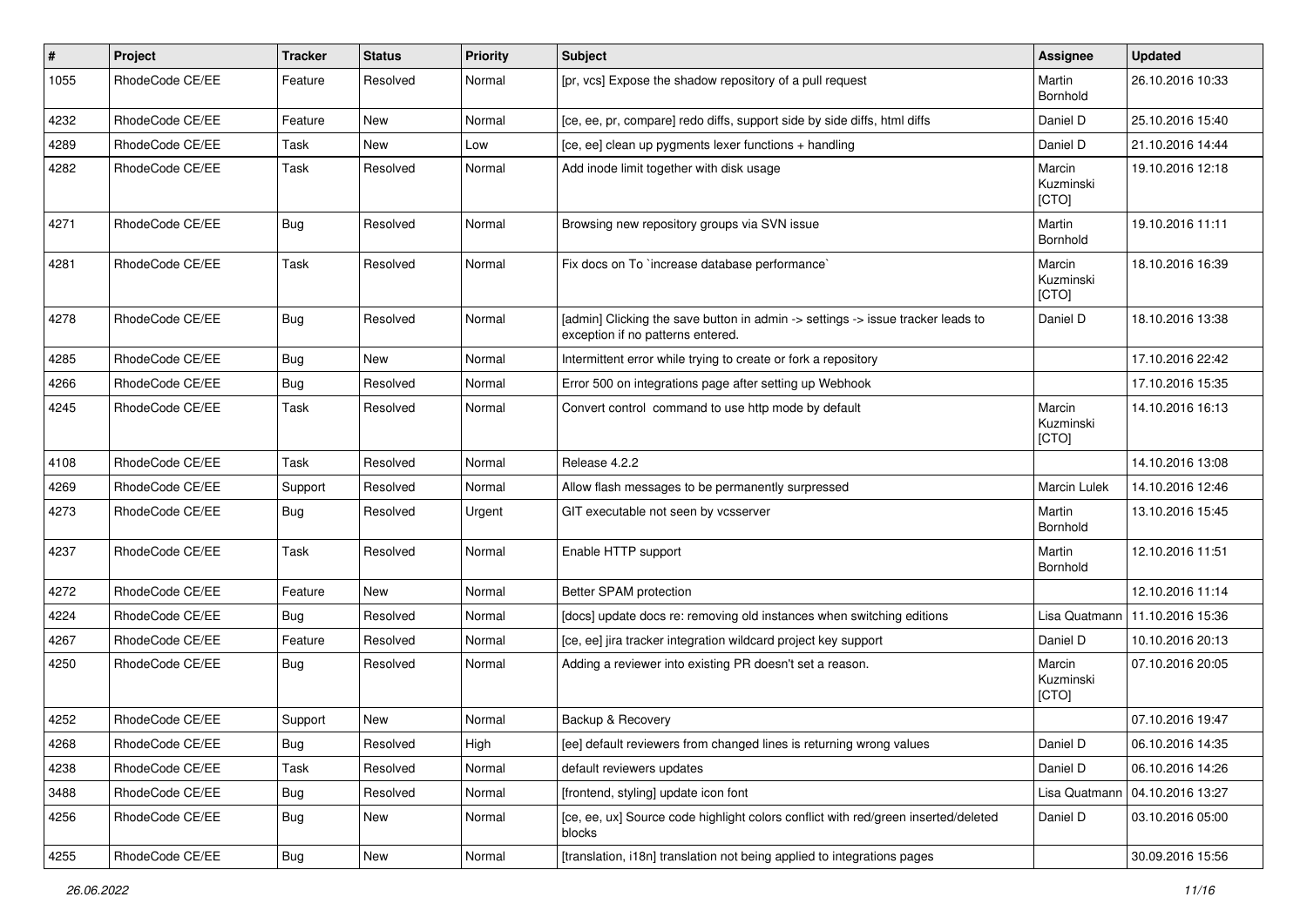| $\vert$ # | <b>Project</b>       | <b>Tracker</b> | <b>Status</b> | <b>Priority</b> | <b>Subject</b>                                                                                       | Assignee                     | <b>Updated</b>   |
|-----------|----------------------|----------------|---------------|-----------------|------------------------------------------------------------------------------------------------------|------------------------------|------------------|
| 4254      | RhodeCode CE/EE      | Bug            | Resolved      | Normal          | [frontend] 500 Internal Server Error with i18n-ed pages                                              | Lisa Quatmann                | 30.09.2016 14:38 |
| 4247      | RhodeCode CE/EE      | Bug            | Resolved      | Normal          | [vcs] Using current time as timestamp during archive creating leads to changing<br>hashes            | Martin<br>Bornhold           | 28.09.2016 12:07 |
| 4244      | RhodeCode CE/EE      | Support        | Resolved      | Normal          | mod_dav_svn template error when using auth_realm with spaces in it                                   | Martin<br>Bornhold           | 28.09.2016 12:07 |
| 4243      | RhodeCode CE/EE      | Support        | Resolved      | High            | Gist visibility update?                                                                              | Martin<br>Bornhold           | 27.09.2016 06:40 |
| 4121      | RhodeCode CE/EE      | Bug            | Resolved      | Normal          | [ce, ee] server announcement has extra margin                                                        | Lisa Quatmann                | 26.09.2016 14:00 |
| 4233      | RhodeCode CE/EE      | Bug            | Resolved      | High            | slack, git push problem                                                                              | Daniel D                     | 26.09.2016 11:56 |
| 4203      | RhodeCode CE/EE      | Task           | Resolved      | Normal          | Get rid of svn.proxy.parent_path_root, and replace it with reading storage location<br>from Database | Martin<br>Bornhold           | 22.09.2016 14:31 |
| 1131      | RhodeCode CE/EE      | Feature        | Resolved      | Normal          | Implement default reviewers for code review                                                          | Daniel D                     | 21.09.2016 18:28 |
| 4178      | RhodeCode CE/EE      | Bug            | Resolved      | Normal          | RhodeCode EE OVA VM wont run on a ESX 6.0 host                                                       | Marcin<br>Kuzminski<br>[CTO] | 15.09.2016 13:25 |
| 4206      | RhodeCode CE/EE      | Bug            | Resolved      | High            | Error creating SVN groups                                                                            |                              | 15.09.2016 13:24 |
| 4199      | RhodeCode CE/EE      | Bug            | Resolved      | High            | investigate: ongoing SSL problems when switching to 4.X from 3.X                                     | Johannes<br>Bornhold         | 15.09.2016 13:14 |
| 4194      | RhodeCode CE/EE      | Task           | Resolved      | Normal          | move svn http backend out of labs into a real VCS settings                                           | Lisa Quatmann                | 14.09.2016 23:16 |
| 4227      | RhodeCode CE/EE      | Support        | Resolved      | Normal          | VBScript files detected as text/plain - no syntax highlighting                                       |                              | 14.09.2016 22:38 |
| 4226      | RhodeCode CE/EE      | Feature        | New           | Normal          | [settings, system info] add VCS and Channelstream status to System Info                              |                              | 14.09.2016 16:45 |
| 4179      | RhodeCode CE/EE      | Task           | New           | Normal          | [ce, ee] refine perms summary list                                                                   | Daniel D                     | 14.09.2016 12:09 |
| 4208      | RhodeCode CE/EE      | Bug            | New           | Normal          | [ce, ee] test errors get hidden by error page                                                        | Daniel D                     | 14.09.2016 12:00 |
| 4225      | RhodeCode CE/EE      | Feature        | Resolved      | Normal          | [ce, ee] repo group integrations cascade to child repo groups                                        | Daniel D                     | 14.09.2016 11:12 |
| 4223      | RhodeCode CE/EE      | Bug            | Resolved      | High            | [git, tags] annotated tags not appearing in UI                                                       | Daniel D                     | 12.09.2016 06:12 |
| 4192      | RhodeCode CE/EE      | Feature        | Resolved      | Normal          | [ce, ee] slack/hipchat integrations group commits by branch pushed                                   |                              | 09.09.2016 19:01 |
| 4151      | RhodeCode CE/EE      | Task           | Resolved      | Normal          | [packaging] Subversion to current 1.9.X                                                              |                              | 09.09.2016 10:18 |
| 4153      | RhodeCode CE/EE      | Task           | Resolved      | Normal          | Optimize readme fetching by changing the system of readme detection                                  | Johannes<br>Bornhold         | 09.09.2016 10:17 |
| 4222      | RhodeCode CE/EE      | Feature        | New           | Normal          | Configurable detection of READMEs                                                                    |                              | 09.09.2016 10:05 |
| 4220      | RhodeCode Appenlight | Feature        | New           | Low             | Search params allow sorting of result.                                                               |                              | 06.09.2016 16:33 |
| 4216      | RhodeCode CE/EE      | Task           | New           | Normal          | [ux, renderers] implement consistent rendering for text fields                                       |                              | 06.09.2016 11:46 |
| 4213      | RhodeCode CE/EE      | Feature        | New           | High            | Embed PostgreSQL database                                                                            | Marcin<br>Kuzminski<br>[CTO] | 03.09.2016 23:45 |
| 4181      | RhodeCode CE/EE      | Task           | Resolved      | Normal          | Integrations: allow root repos only integrations                                                     | Daniel D                     | 31.08.2016 17:44 |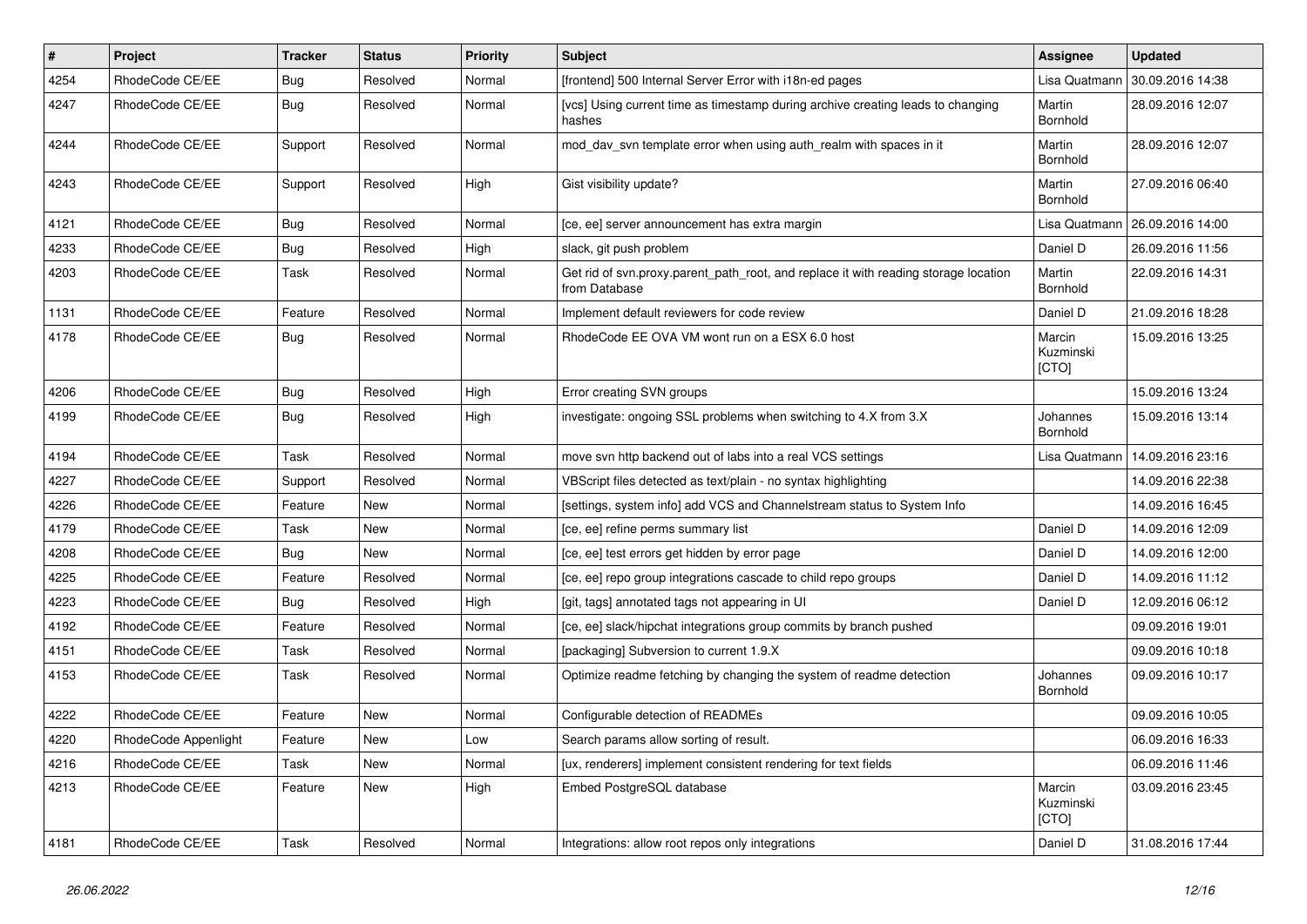| $\vert$ # | Project         | <b>Tracker</b> | <b>Status</b> | <b>Priority</b> | Subject                                                                                                            | <b>Assignee</b>              | <b>Updated</b>   |
|-----------|-----------------|----------------|---------------|-----------------|--------------------------------------------------------------------------------------------------------------------|------------------------------|------------------|
| 4202      | RhodeCode CE/EE | Task           | Resolved      | Normal          | Polish the 503.html page                                                                                           | Daniel D                     | 30.08.2016 23:54 |
| 4166      | RhodeCode CE/EE | Bug            | Resolved      | Urgent          | [ce] Rhodecode crashing after MySQL error                                                                          |                              | 23.08.2016 23:35 |
| 4140      | RhodeCode CE/EE | Task           | Resolved      | Normal          | Check middleware chain status, and Verify that special middleware is catching<br>exceptions correctly              |                              | 23.08.2016 12:13 |
| 4184      | RhodeCode CE/EE | Bug            | Resolved      | High            | fix content INT overflow bug                                                                                       | Marcin<br>Kuzminski<br>[CTO] | 23.08.2016 10:31 |
| 4191      | RhodeCode CE/EE | Feature        | <b>New</b>    | Normal          | Add custom Image logo option to header                                                                             |                              | 22.08.2016 14:49 |
| 4189      | RhodeCode CE/EE | Bug            | <b>New</b>    | Normal          | Itests, git] count of commit ids is different for git than hg when comparing remote                                |                              | 22.08.2016 12:34 |
| 4180      | RhodeCode CE/EE | Task           | Resolved      | Normal          | integrations: possible limit the updates sent                                                                      | Daniel D                     | 22.08.2016 12:22 |
| 4190      | RhodeCode CE/EE | Bug            | New           | Normal          | [tests] fix or remove rst xss inline test                                                                          |                              | 22.08.2016 12:15 |
| 4188      | RhodeCode CE/EE | Bug            | New           | Normal          | [tests, svn] changeset tests produce different results for svn                                                     |                              | 22.08.2016 09:54 |
| 4182      | RhodeCode CE/EE | Feature        | <b>New</b>    | Normal          | add direct link from notification to corresponding PR                                                              |                              | 19.08.2016 12:35 |
| 4116      | RhodeCode CE/EE | Bug            | New           | High            | [ee] Starting EE or running paster commands like setup-rhodecode does not work<br>without setting LC ALL properly. |                              | 18.08.2016 21:03 |
| 4173      | RhodeCode CE/EE | <b>Bug</b>     | Resolved      | Urgent          | [ce, ee] mysql recycle pool timeout not working                                                                    | Daniel D                     | 16.08.2016 22:02 |
| 4175      | RhodeCode CE/EE | Feature        | Resolved      | Normal          | [ce, ee] repo group integrations                                                                                   | Daniel D                     | 16.08.2016 20:00 |
| 4147      | RhodeCode CE/EE | Task           | <b>New</b>    | Normal          | [ce, ee, docs] Events documentation                                                                                | Daniel D                     | 15.08.2016 12:33 |
| 4163      | RhodeCode CE/EE | Task           | New           | Normal          | [ce, ee] celery refactor + upgrade                                                                                 |                              | 15.08.2016 12:32 |
| 2264      | RhodeCode CE/EE | Bug            | Resolved      | Normal          | New user password change doesn't actually require a password change.                                               |                              | 12.08.2016 16:01 |
| 3967      | RhodeCode CE/EE | Support        | In Progress   | Normal          | Server 500 error                                                                                                   |                              | 11.08.2016 13:39 |
| 3454      | RhodeCode CE/EE | Task           | Feedback      | Normal          | [ce/ee] visually differentiate the two editions                                                                    | Marcin<br>Kuzminski<br>[CTO] | 10.08.2016 03:30 |
| 3923      | RhodeCode CE/EE | Bug            | <b>New</b>    | Normal          | odd exception on running internal-code                                                                             |                              | 09.08.2016 10:54 |
| 4157      | RhodeCode CE/EE | Feature        | <b>New</b>    | Normal          | [integrations] Integrate with industry standard SW development tools                                               | Daniel D                     | 08.08.2016 12:55 |
| 4154      | RhodeCode CE/EE | Bug            | New           | Low             | [ce, ee] user register via github captcha                                                                          |                              | 05.08.2016 22:51 |
| 4144      | RhodeCode CE/EE | Feature        | New           | Normal          | [ux] improve enable/disable of notifications                                                                       |                              | 02.08.2016 17:19 |
| 3022      | RhodeCode CE/EE | Bug            | <b>New</b>    | Normal          | SVN support with repositories groups                                                                               |                              | 26.07.2016 18:25 |
| 4092      | RhodeCode CE/EE | Bug            | Feedback      | Normal          | [ce, ee] Redmine/JIRA integrations - smart commits                                                                 | Daniel D                     | 21.07.2016 12:59 |
| 4110      | RhodeCode CE/EE | Bug            | In Progress   | Normal          | [ce, ee] repos can be named _admin, _static                                                                        | Daniel D                     | 20.07.2016 19:51 |
| 3971      | RhodeCode CE/EE | <b>Bug</b>     | Resolved      | Normal          | [ce, vcs] Merge requests/Pull requests failing due to rebase problem                                               | Johannes<br>Bornhold         | 19.07.2016 15:54 |
| 3504      | RhodeCode CE/EE | Task           | In Progress   | Normal          | [routing] Move static assets under a common prefix                                                                 |                              | 19.07.2016 12:27 |
| 4091      | RhodeCode CE/EE | <b>Bug</b>     | Resolved      | Normal          | [ce, ee] Redmine integration blocks for 30 seconds if redmine server not available                                 | Daniel D                     | 15.07.2016 12:26 |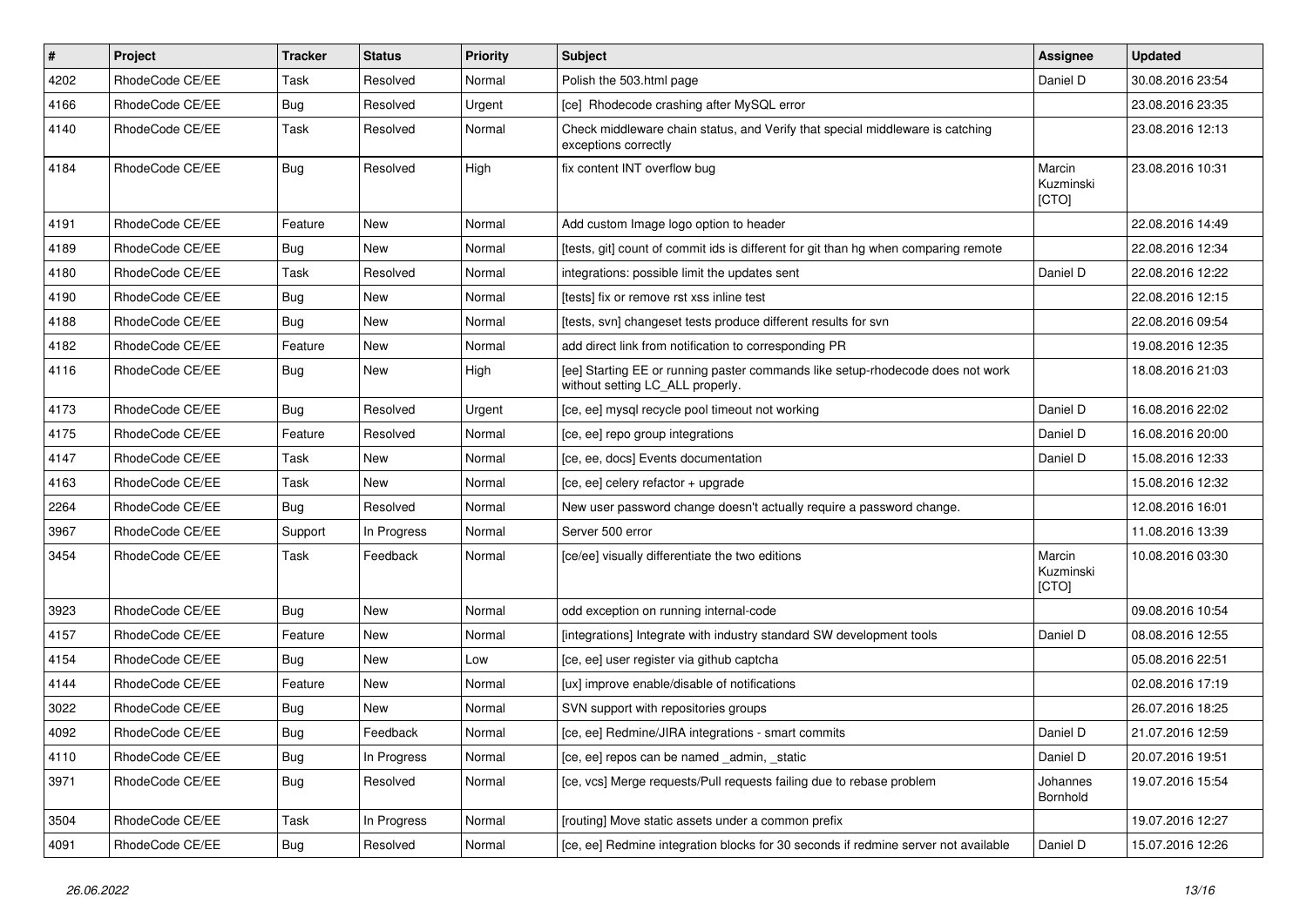| $\sharp$ | <b>Project</b>       | <b>Tracker</b> | <b>Status</b> | <b>Priority</b> | Subject                                                                                   | Assignee                     | <b>Updated</b>   |
|----------|----------------------|----------------|---------------|-----------------|-------------------------------------------------------------------------------------------|------------------------------|------------------|
| 4081     | RhodeCode CE/EE      | Support        | Resolved      | Normal          | Receiving server 500 error when trying to clone repo from windows client using<br>eclipse |                              | 12.07.2016 14:30 |
| 317      | Documentation        | Feature        | New           | High            | Styling                                                                                   | <b>Brian Butler</b>          | 07.07.2016 10:10 |
| 2744     | RhodeCode CE/EE      | Task           | Resolved      | Normal          | Deprecating Internet Explorer                                                             |                              | 06.07.2016 12:04 |
| 4035     | RhodeCode CE/EE      | <b>Bug</b>     | In Progress   | Normal          | failed to create whoosh index                                                             | Marcin<br>Kuzminski<br>[CTO] | 06.07.2016 00:04 |
| 4071     | RhodeCode Appenlight | Feature        | <b>New</b>    | Normal          | Allow for easy out-out of assigned permissions                                            |                              | 05.07.2016 10:14 |
| 4065     | RhodeCode CE/EE      | <b>Bug</b>     | Resolved      | Normal          | [ux, login] 404 on login after comment attempt                                            | Marcin<br>Kuzminski<br>[CTO] | 04.07.2016 00:40 |
| 3093     | Documentation        | Task           | New           | Normal          | [API] - update hg/git update pr API. Auto updates PR on push                              | <b>Brian Butler</b>          | 01.07.2016 14:15 |
| 3092     | Documentation        | Task           | New           | Normal          | [RCE, ini] - doc available settings + check tender with Gemalto hacks                     | <b>Brian Butler</b>          | 01.07.2016 14:15 |
| 737      | Documentation        | Task           | New           | Normal          | What is an extra field and how do you add it?                                             |                              | 01.07.2016 14:15 |
| 687      | Documentation        | Feature        | New           | Normal          | [Integraton] - Elastic search integration                                                 | <b>Brian Butler</b>          | 01.07.2016 14:15 |
| 682      | Documentation        | Task           | New           | Normal          | Error Msg guide                                                                           | <b>Brian Butler</b>          | 01.07.2016 14:15 |
| 659      | Documentation        | Feature        | New           | Normal          | Peer to Peer Failover                                                                     | <b>Brian Butler</b>          | 01.07.2016 14:15 |
| 4064     | RhodeCode Appenlight | Feature        | New           | Normal          | Create a multiple action feature for Reports and Logs lists                               |                              | 30.06.2016 15:18 |
| 4063     | RhodeCode Appenlight | Feature        | New           | Normal          | add option to specify custom value in dashboard select                                    |                              | 30.06.2016 15:17 |
| 4062     | RhodeCode Appenlight | Feature        | New           | Normal          | A way to see browser breakdown for an error                                               |                              | 30.06.2016 15:16 |
| 4061     | RhodeCode Appenlight | Feature        | New           | Normal          | Timezone for applications                                                                 |                              | 30.06.2016 15:16 |
| 4060     | RhodeCode Appenlight | Feature        | New           | Normal          | Replayable requests                                                                       |                              | 30.06.2016 15:15 |
| 4059     | RhodeCode Appenlight | Feature        | New           | Normal          | Server Monitoring                                                                         |                              | 30.06.2016 15:15 |
| 4057     | RhodeCode Appenlight | Feature        | New           | Normal          | Negation option for search filter                                                         |                              | 30.06.2016 15:12 |
| 4056     | RhodeCode Appenlight | Feature        | New           | Normal          | Optionally allow to filter graphs per machine in dashboard                                |                              | 30.06.2016 15:12 |
| 4052     | RhodeCode Appenlight | Task           | New           | Normal          | release fixes                                                                             | Marcin Lulek                 | 29.06.2016 12:14 |
| 3999     | RhodeCode CE/EE      | Feature        | Resolved      | Normal          | Add `send account information` to user creation page                                      |                              | 28.06.2016 15:22 |
| 4036     | RhodeCode CE/EE      | Bug            | Resolved      | Normal          | encrypted clone_uri can throw unicodeerror after key change                               | Marcin<br>Kuzminski<br>[CTO] | 27.06.2016 19:38 |
| 4040     | RhodeCode CE/EE      | Bug            | New           | Low             | [ce, ee] logout when logged out causes 403 Cross-site request forgery detected            |                              | 23.06.2016 13:40 |
| 3991     | RhodeCode Appenlight | Bug            | Resolved      | Normal          | report logs need upper margin                                                             |                              | 21.06.2016 18:55 |
| 3989     | RhodeCode Appenlight | Bug            | Resolved      | Normal          | even up report spacing                                                                    |                              | 21.06.2016 18:55 |
| 3987     | RhodeCode Appenlight | Bug            | New           | Normal          | adjust footer so it's consistent with the website footer                                  |                              | 15.06.2016 10:20 |
| 4017     | RhodeCode Appenlight | Feature        | New           | Low             | application logos need help                                                               |                              | 14.06.2016 11:52 |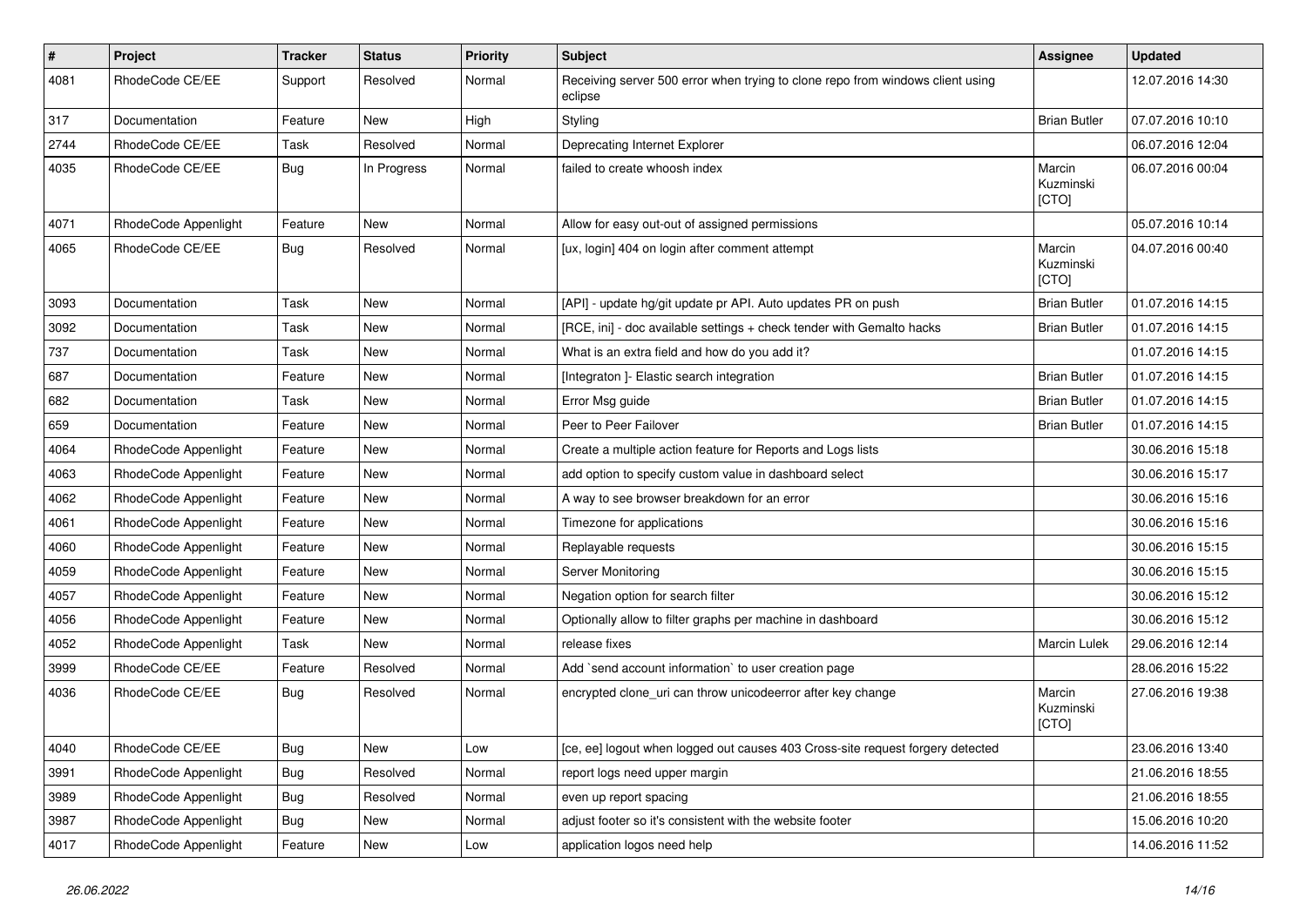| $\vert$ # | Project              | <b>Tracker</b> | <b>Status</b> | <b>Priority</b> | <b>Subject</b>                                                                                | <b>Assignee</b>              | <b>Updated</b>   |
|-----------|----------------------|----------------|---------------|-----------------|-----------------------------------------------------------------------------------------------|------------------------------|------------------|
| 3994      | RhodeCode Appenlight | Bug            | New           | Normal          | during setup, user is given option to make admin account even if one does not exist           |                              | 08.06.2016 12:44 |
| 3372      | RhodeCode CE/EE      | Bug            | In Progress   | High            | [Idap, groups] Customer gets an empty list of groups                                          | Mikhail<br>Chernykh          | 08.06.2016 11:32 |
| 3990      | RhodeCode Appenlight | Bug            | New           | Normal          | some dashboard builder buttons are up against fields                                          |                              | 07.06.2016 12:01 |
| 3986      | RhodeCode Appenlight | Bug            | <b>New</b>    | Normal          | table headers should be left aligned                                                          |                              | 07.06.2016 11:53 |
| 3486      | RhodeCode CE/EE      | Feature        | New           | Normal          | expose origin of permission in perm dict for users                                            |                              | 06.06.2016 10:54 |
| 3980      | RhodeCode CE/EE      | Feature        | New           | Normal          | Add CI engine                                                                                 |                              | 05.06.2016 21:32 |
| 3979      | RhodeCode CE/EE      | Feature        | <b>New</b>    | Normal          | Add kanban board                                                                              |                              | 05.06.2016 21:20 |
| 3978      | RhodeCode CE/EE      | Feature        | New           | Normal          | Add bug tracker                                                                               |                              | 05.06.2016 21:20 |
| 3977      | RhodeCode CE/EE      | Feature        | <b>New</b>    | Normal          | Wiki                                                                                          |                              | 05.06.2016 21:11 |
| 3963      | RhodeCode CE/EE      | Bug            | New           | Normal          | [ce] Getting a newly added repo via remap/rescan via api gives no data                        |                              | 27.05.2016 05:02 |
| 148       | RhodeCode CE/EE      | Feature        | New           | Normal          | [comments] Add per file and multiline comments in a changeset                                 |                              | 25.05.2016 10:20 |
| 3956      | RhodeCode CE/EE      | <b>Bug</b>     | <b>New</b>    | Normal          | [ce] - svn commit with all 'None' properties (author, message, etc.)                          |                              | 23.05.2016 17:22 |
| 3939      | RhodeCode CE/EE      | Bug            | New           | Normal          | [ux] changelog filter blank after going back in browser                                       |                              | 18.05.2016 14:50 |
| 3922      | RhodeCode CE/EE      | Bug            | <b>New</b>    | Normal          | svn backend returns different diff to git/hg backends                                         |                              | 11.05.2016 14:29 |
| 3615      | RhodeCode CE/EE      | Bug            | <b>New</b>    | Low             | (OperationalError) too many SQL variables on admin journal page                               |                              | 06.05.2016 11:45 |
| 3555      | RhodeCode CE/EE      | Bug            | Resolved      | Normal          | Then disabled repo location change the panel should explicitly state that it's disabled       |                              | 25.04.2016 10:34 |
| 3556      | RhodeCode CE/EE      | Task           | Resolved      | Normal          | Disable and rename initial repo scan flag                                                     | Marcin<br>Kuzminski<br>[CTO] | 22.04.2016 14:33 |
| 3549      | RhodeCode CE/EE      | Bug            | Resolved      | Normal          | [4.0.0 regression], file source links use last commit id instead of current commit id         | Marcin<br>Kuzminski<br>[CTO] | 21.04.2016 16:10 |
| 3239      | RhodeCode CE/EE      | Task           | Resolved      | Normal          | Catch all route for repo page or repo group page is always executing checks for<br>every page |                              | 21.04.2016 11:30 |
| 2539      | RhodeCode CE/EE      | Feature        | Feedback      | Normal          | Recursive deletion of resources                                                               |                              | 20.04.2016 08:52 |
| 3472      | RhodeCode CE/EE      | Feature        | New           | Normal          | Expose unified hooks that can be used in SSH backend                                          |                              | 14.04.2016 17:54 |
| 3484      | RhodeCode CE/EE      | Task           | New           | Normal          | oauth: reduce required permissions for 3rd party                                              |                              | 13.04.2016 12:33 |
| 3483      | RhodeCode CE/EE      | Bug            | New           | Normal          | oauth: disable 3rd party registration if RhodeCode registration is disabled                   | Marcin<br>Kuzminski<br>[CTO] | 13.04.2016 12:13 |
| 3460      | RhodeCode CE/EE      | Feature        | New           | Normal          | [ux, frontend] hide "show more" button when there is nothing more to show                     |                              | 11.04.2016 13:37 |
| 3455      | RhodeCode CE/EE      | Feature        | New           | Normal          | [ux] commit message search should render entire commit message                                |                              | 07.04.2016 17:50 |
| 3441      | RhodeCode CE/EE      | Bug            | New           | Normal          | [ux] clicking on line in file view scrolls to that line                                       |                              | 05.04.2016 13:35 |
| 3373      | RhodeCode CE/EE      | Feature        | New           | Normal          | Allow to create Bookmarks and Branches from UI                                                |                              | 05.04.2016 09:21 |
| 3440      | RhodeCode CE/EE      | Feature        | New           | Normal          | [design, ux] mock-up user interface for adding a branch/bookmark                              |                              | 05.04.2016 09:21 |